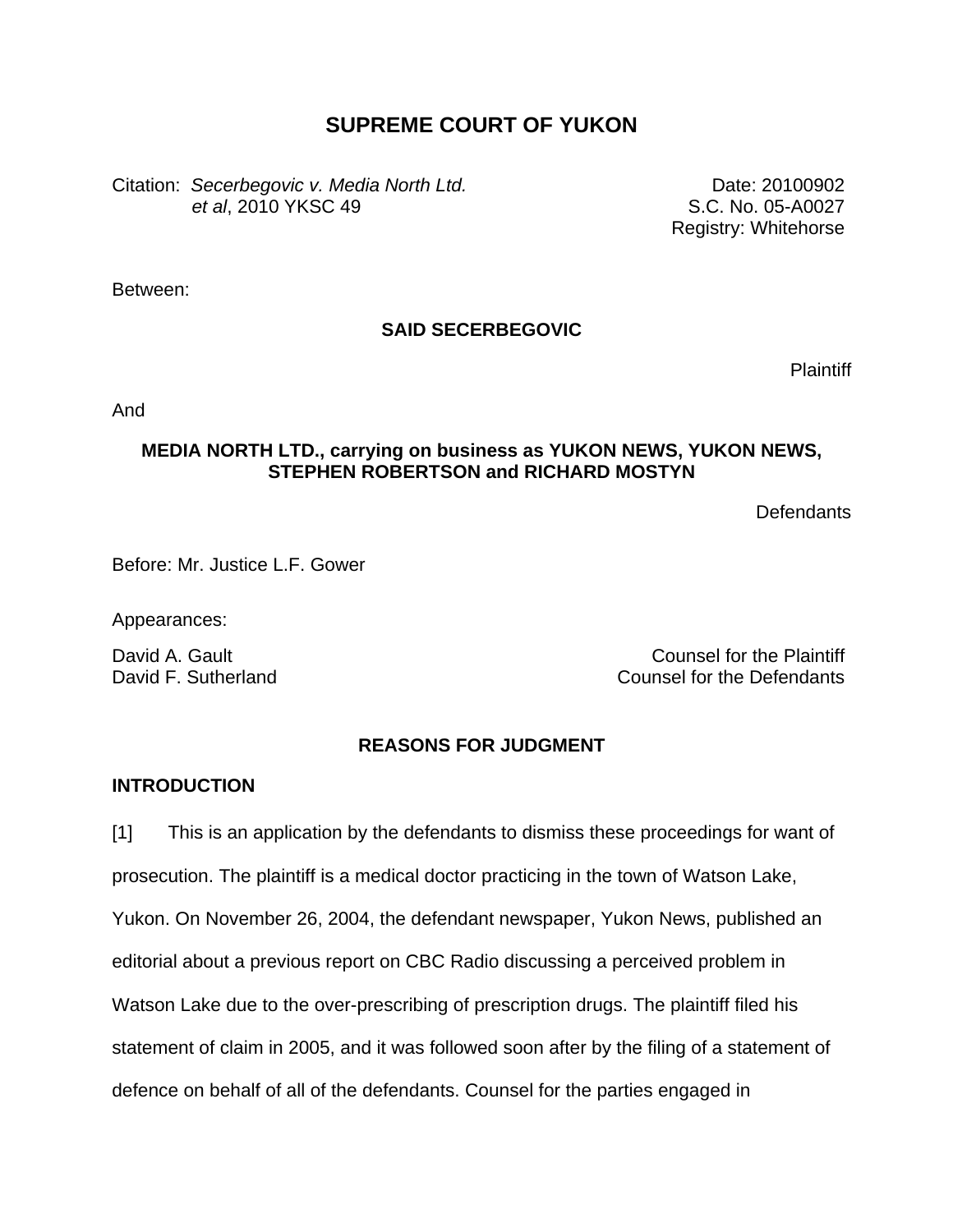communications about the possible scheduling of examinations for discovery, however these were ultimately postponed because the defendants' counsel indicated that he wanted to make an application to obtain certain documents from CBC before conducting the examinations for discovery.

[2] In the fall of 2006, former counsel for the plaintiff retired from the practice of law, following which the plaintiff's current counsel was retained. There was a period of inactivity in the litigation from late September 2006 to mid May 2009, which is the principal issue on this application. During that time, the plaintiff's current counsel was involved in a motor vehicle accident which resulted in his having back surgery in December 2007. He also moved from his previous law firm to his present one in January 2008. In June 2010, the plaintiff's current counsel scheduled a case management conference for the purpose of setting a trial date, among other things. At that point, the defendants' counsel indicated he would be bringing this application to dismiss the matter for want of prosecution.

### **ISSUES**

[3] The case law is relatively clear that the issues in such an application can be summarized as follows:

- 1. Has there been an inordinate delay?
- 2. If so, is the delay inexcusable?
- 3. If so, has the delay caused serious prejudice to the defendants, or is it likely to do so?
- 4. Even if all three of the above questions are answered in the affirmative, does the balance of justice demand that the action be dismissed?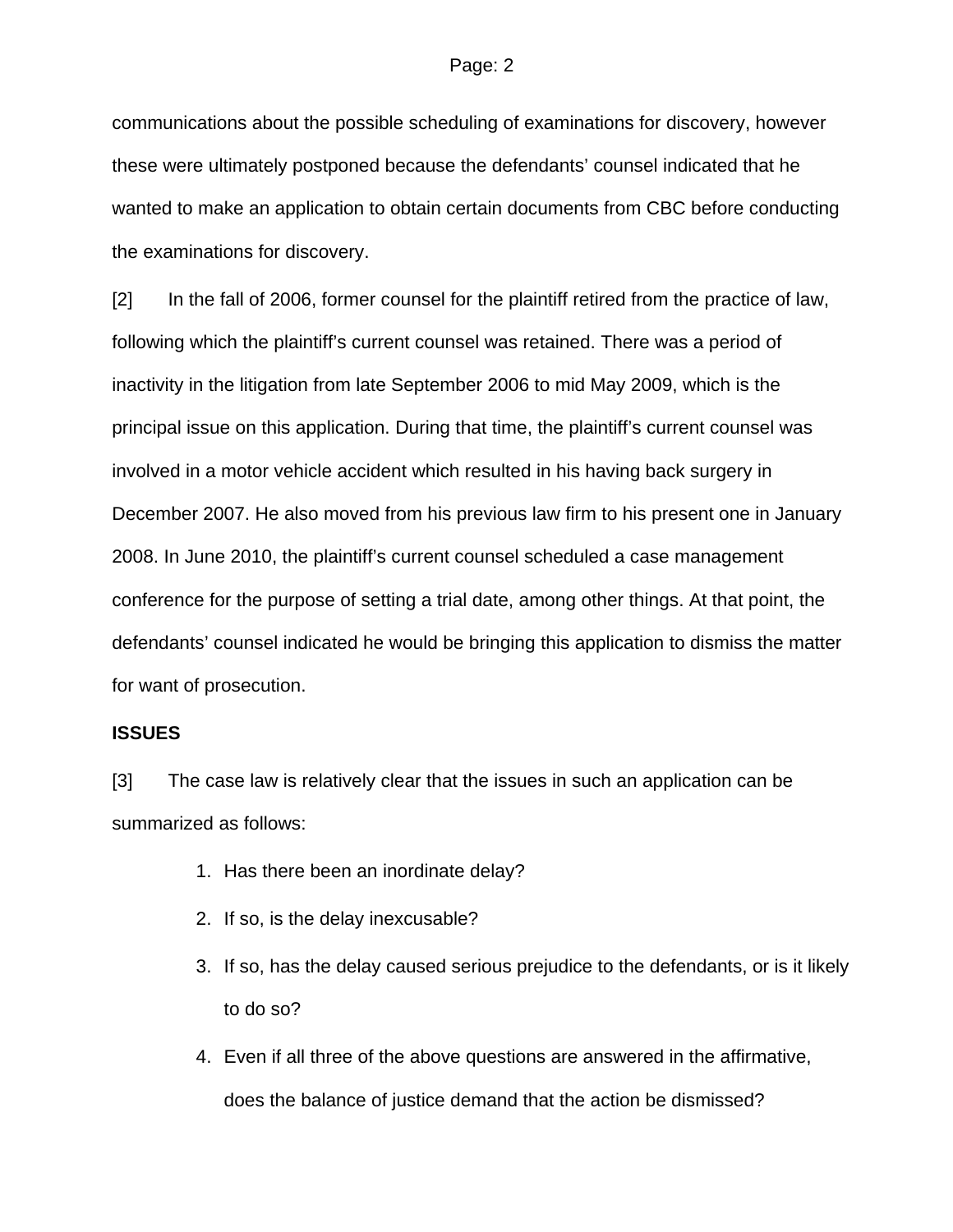See: *PMC Builders & Developers Ltd. v. Country West Construction Ltd.*, 2009 BCCA 535, at para. 27.

# **CHRONOLOGY**

[4] The following is a chronology of the relevant dates in this litigation. It includes reference to two letters marked "without prejudice" from the plaintiff's current counsel. The defendants' counsel submitted that it would be inappropriate for me to take those letters into account because they fall within the scope of settlement privilege. However, because the substantive content of the communications has not been revealed in evidence, but rather only the fact that the communications were made, I have included them in the chronology. I would note though, as O'Connor J. held in *SAAN Stores Ltd. v. 328995 Alberta Ltd.*, 2006 YKSC 46, at para. 4, when settlement negotiations are considered in determining whether a delay is excusable, an exception to settlement privilege arises:

"Normally, it is not permissible to refer to the details of without prejudice communications; however, there is an exception to the privilege that attaches to without prejudice communications when settlement negotiations are offered as an excuse for delay in the context of an application to dismiss an action for want of prosecution. See *Family Housing Association (Manchester) Ltd.* v*. Michael Hyde & Partners et al.,* [1993] 2 All E.R. 567, *Guccione* v*. Bell*, [\[2004\] A.J. No. 1115,](http://www.lexisnexis.com/ca/legal/search/runRemoteLink.do?langcountry=CA&linkInfo=F%23CA%23AJ%23year%252004%25sel1%252004%25ref%251115%25&risb=21_T10013874084&bct=A&service=citation&A=0.5838205905214635) [2004 ABQB](http://www.lexisnexis.com/ca/legal/search/runRemoteLink.do?langcountry=CA&linkInfo=F%23CA%23ABQB%23onum%25729%25decisiondate%252004%25year%252004%25sel1%252004%25&risb=21_T10013874084&bct=A&service=citation&A=0.9680598027496571)  [729.](http://www.lexisnexis.com/ca/legal/search/runRemoteLink.do?langcountry=CA&linkInfo=F%23CA%23ABQB%23onum%25729%25decisiondate%252004%25year%252004%25sel1%252004%25&risb=21_T10013874084&bct=A&service=citation&A=0.9680598027496571)"

[5] The chronology is as follows:

| <b>DATE</b>              | <b>EVENT</b>                                                                                                |
|--------------------------|-------------------------------------------------------------------------------------------------------------|
| November 26, 2004        | Article titled "The Messenger Hit Again" published in<br>the Yukon News.                                    |
| <b>February 24, 2005</b> | Notice given to defendants of plaintiff's intention to<br>bring an action, per s. 14 of the Defamation Act. |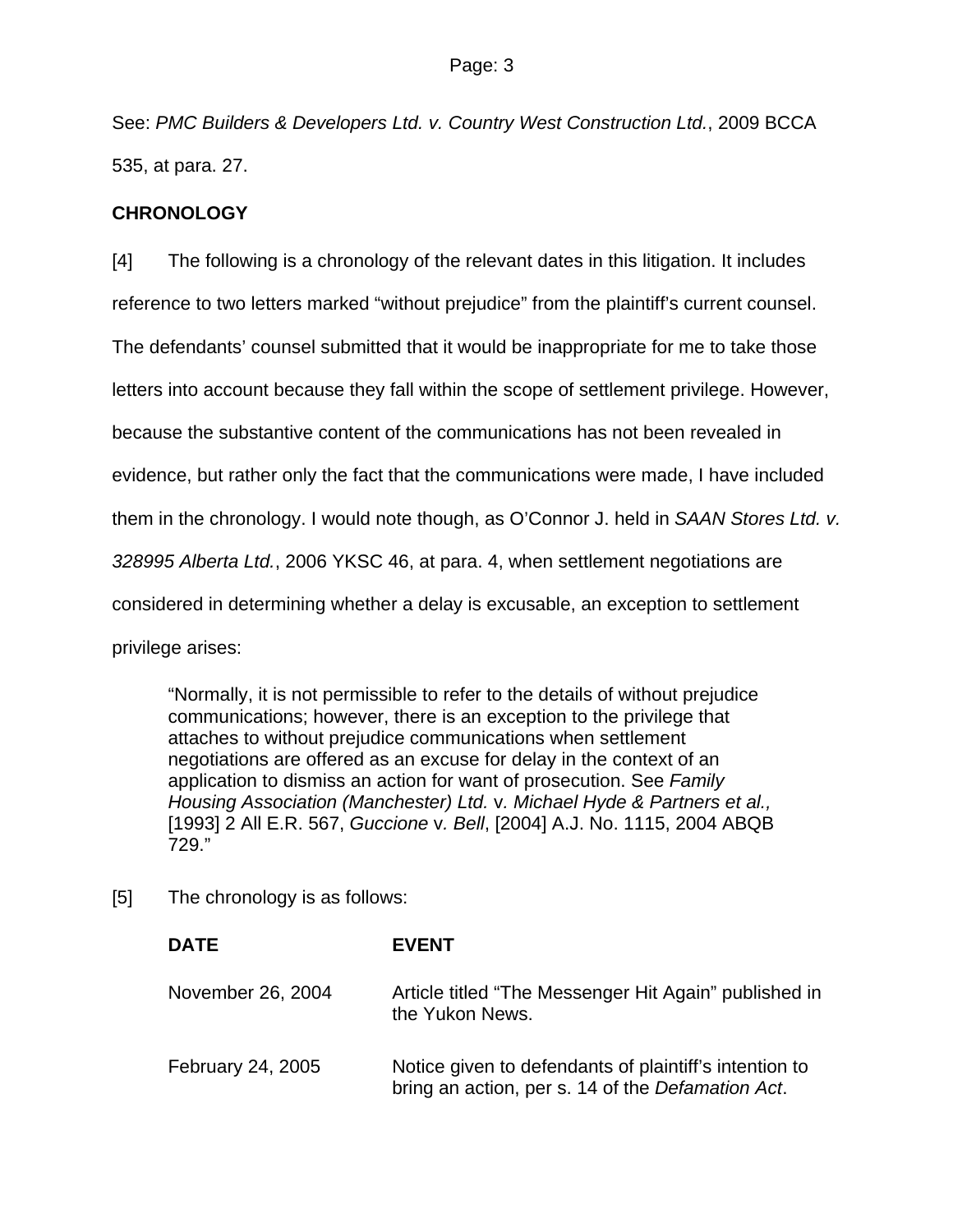| February 28, 2005 | Publisher, Stephen Robertson, sent correspondence to<br>plaintiff's former counsel asking him to identify incorrect<br>facts in the editorial.                                                                                                                                                       |
|-------------------|------------------------------------------------------------------------------------------------------------------------------------------------------------------------------------------------------------------------------------------------------------------------------------------------------|
| May 26, 2005      | Statement of Claim filed.                                                                                                                                                                                                                                                                            |
| June 3, 2005      | Defendants' Demand for Discovery of Documents and<br>Notice to Produce provided to plaintiff's former counsel.                                                                                                                                                                                       |
| June 6, 2005      | Statement of Defence filed.                                                                                                                                                                                                                                                                          |
| June 16, 2005     | Plaintiff's Demand for Discovery of Documents and<br>Notice to Produce provided to defendants' counsel.                                                                                                                                                                                              |
| July 6, 2005      | Plaintiff's List of Documents provided to defendants'<br>counsel.                                                                                                                                                                                                                                    |
| August 5, 2005    | Defendants' counsel left a message for Plaintiff's<br>former counsel, indicating he would like to put off<br>discoveries and cancel a Court Reporter booked for<br>August 22, because he preferred to wait for CBC<br>documents. However, he would go ahead if plaintiff's<br>former counsel wished. |
| August 17, 2005   | Defendants' counsel sent an email inquiring about<br>discovery dates in March and April 2006.                                                                                                                                                                                                        |
|                   | NOTE: A series of emails between August 8, 2005 and<br>August 16, 2005 confirm counsel had no compatible<br>dates from October 17 - November 4.                                                                                                                                                      |
| August 22, 2005   | Defendants' Interrogatories provided to plaintiff's<br>former counsel.                                                                                                                                                                                                                               |
| August 23, 2005   | Defendants' counsel delivered unfiled and unsigned<br>Notice of Motion and affidavit in support of application<br>for documents in the possession of the CBC to<br>plaintiff's former counsel.                                                                                                       |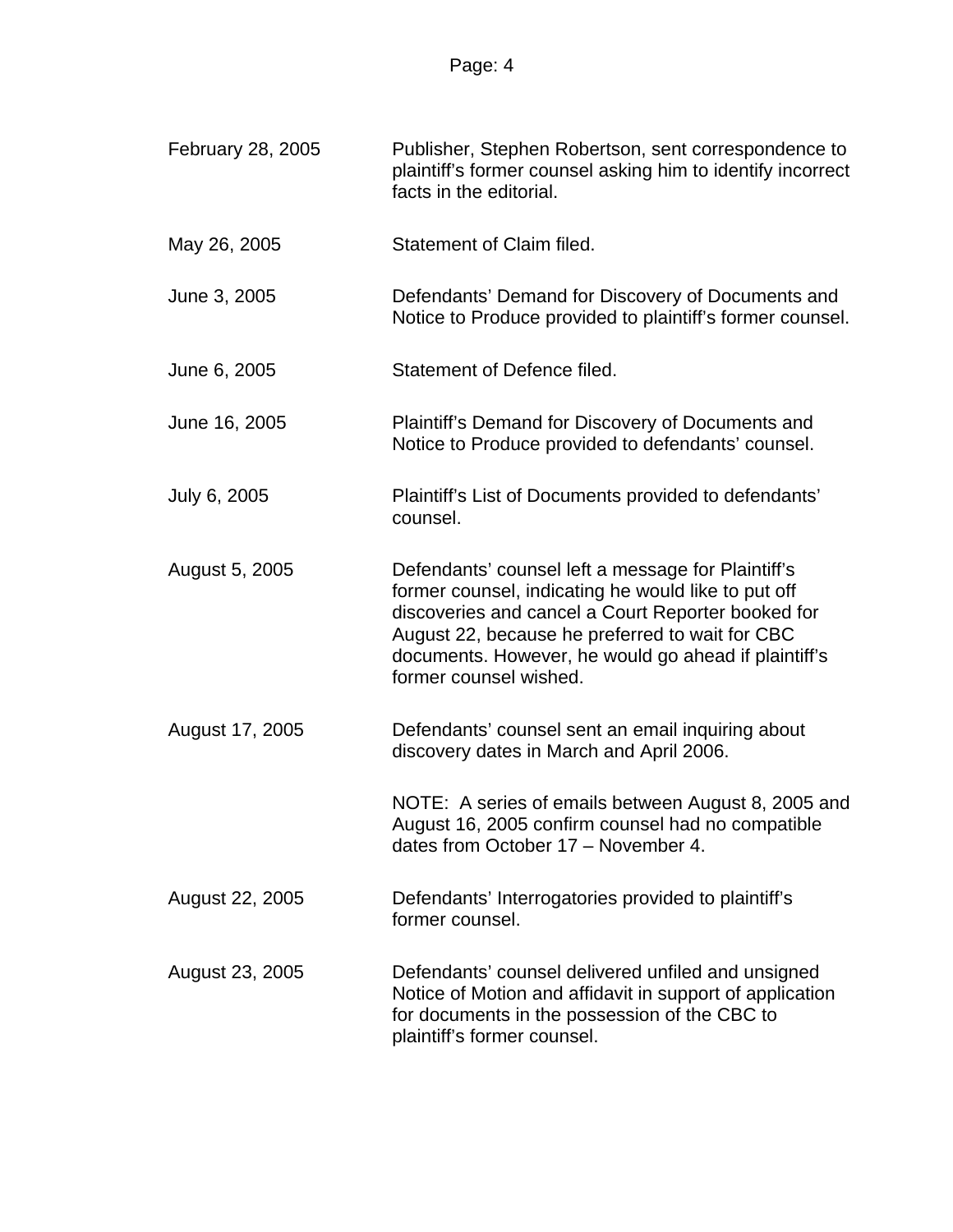| July 21, 2006      | Legal Assistant of plaintiff's former counsel sent an<br>email to defendants' counsel indicating they would like<br>to set discoveries for September or November 2006.                                                                                                                                           |
|--------------------|------------------------------------------------------------------------------------------------------------------------------------------------------------------------------------------------------------------------------------------------------------------------------------------------------------------|
| July 21, 2006      | Defendants' counsel sent an email to plaintiff's legal<br>assistant stating he preferred to schedule discoveries<br>in September and that he would like to speak to<br>plaintiff's former counsel about possible settlement and<br>delaying examinations for discovery until production of<br>the CBC documents. |
| September 5, 2006  | Plaintiff's former counsel sent correspondence to<br>defendants' counsel, stating November would be a<br>good time to schedule examinations for discovery and<br>agreeing it would be desirable to have the CBC<br>documents prior to discoveries.                                                               |
| September 12, 2006 | Defendants' counsel sent correspondence to plaintiff's<br>former counsel, asking whether there was a prospect of<br>resolution. If not, he would immediately pursue<br>production of the CBC documents.                                                                                                          |
| September 19, 2006 | Plaintiff's former counsel sent correspondence to<br>defendants' counsel, confirming the plaintiff wished to<br>pursue his lawsuit. He suggested they could fix a<br>discovery date for November or December, in<br>anticipation that the CBC documents would be<br>produced by that time.                       |
| September 20, 2006 | Plaintiff's former counsel requested the defendants' List<br>of Documents and copies of same.                                                                                                                                                                                                                    |
| <b>Fall 2006</b>   | At some point after September 20, 2006, defendants'<br>counsel telephoned the office of the plaintiff's former<br>counsel, and was informed that he had just retired. He<br>did not learn if new counsel was retained.                                                                                           |
| December 2007      | Plaintiff's current counsel had back surgery and his<br>recovery took approximately three months.                                                                                                                                                                                                                |
| January 2008       | Plaintiff's current counsel changed law firms.                                                                                                                                                                                                                                                                   |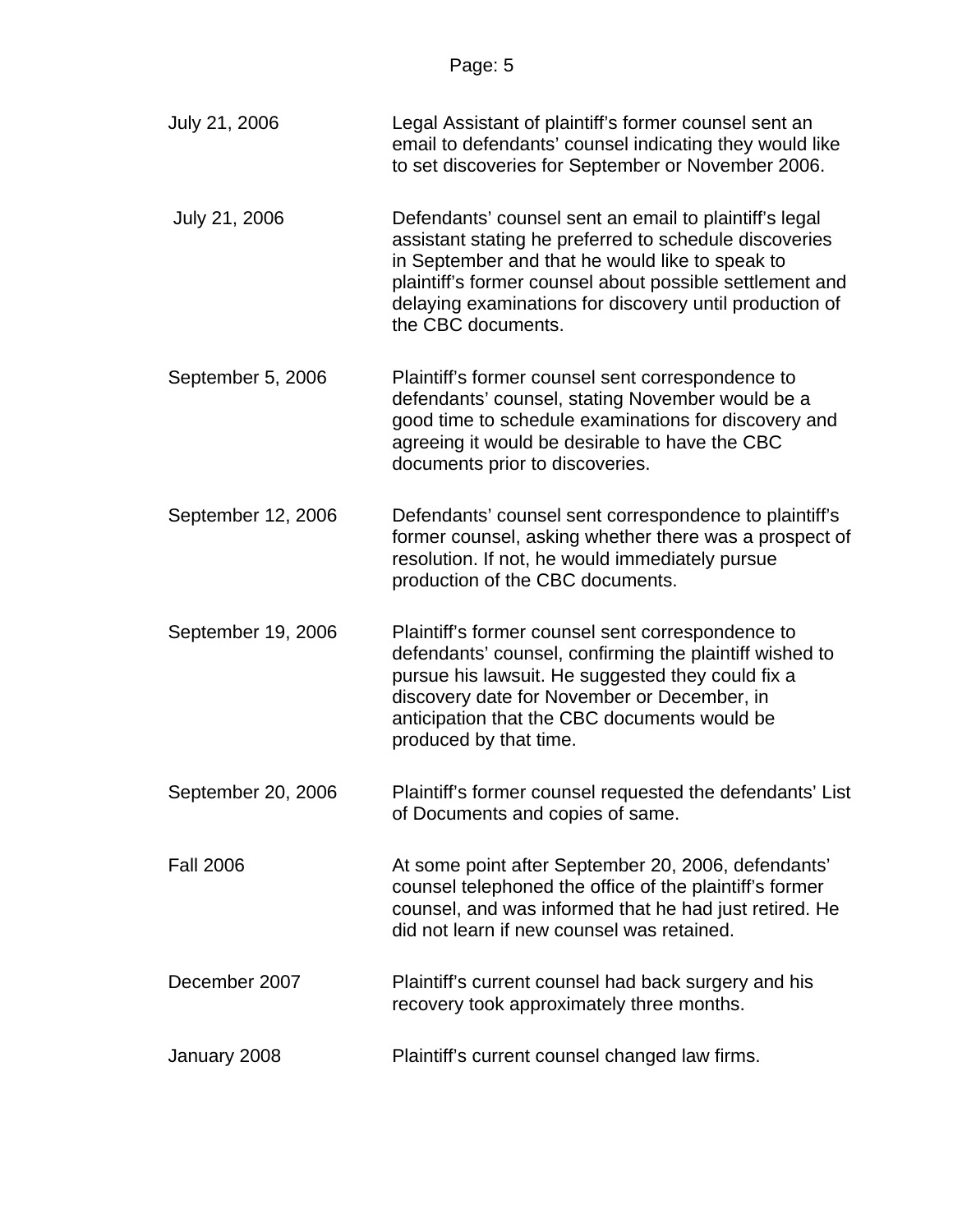| May 13, 2009      | Plaintiff's current counsel wrote a "without prejudice"<br>letter primarily respecting settlement. Plaintiff's counsel<br>also requested, for a second time, the defendants' List<br>of Documents and inquired about the status of the<br>application to produce CBC documents.                                                                                                                                                           |
|-------------------|-------------------------------------------------------------------------------------------------------------------------------------------------------------------------------------------------------------------------------------------------------------------------------------------------------------------------------------------------------------------------------------------------------------------------------------------|
| May 14, 2009      | Defendants' counsel wrote to plaintiff's counsel, stating<br>he would advise of any response to the May 13, 2009<br>without prejudice letter in accordance with his clients'<br>instructions. He also requested a copy of the Notice of<br>Change of Solicitor. This letter was mistakenly faxed to<br>an incorrect fax number and the plaintiff's counsel did<br>not receive a copy until July 21, 2009.                                 |
| July 15, 2009     | Plaintiff's counsel sent correspondence to defendants'<br>counsel requesting a response to the May 13, 2009<br>without prejudice letter.                                                                                                                                                                                                                                                                                                  |
| July 21, 2009     | Defendants' counsel sent correspondence to plaintiff's<br>counsel enclosing a copy of the May 14, 2009 letter<br>and the fax confirmation sheet. He confirmed that he<br>had no instructions to respond to the settlement offer<br>contained in the May 13, 2009 without prejudice letter,<br>but stated he would respond with "without prejudice"<br>communications of his own if he did obtain instructions<br>to respond to the offer. |
| October 29, 2009  | Plaintiff's counsel obtained a Certificate of Permission<br>to Act in Yukon.                                                                                                                                                                                                                                                                                                                                                              |
| November 9, 2009  | Notice of Appointment or Change of Lawyer and Notice<br>of Intention to Proceed filed by plaintiff's counsel.                                                                                                                                                                                                                                                                                                                             |
| Mid-December 2009 | Plaintiff's current counsel had back surgery. Six weeks<br>prior to this surgery he was working at a reduced<br>capacity, and it took him approximately six weeks to<br>recover from surgery.                                                                                                                                                                                                                                             |
| April 9, 2010     | Plaintiff's current counsel sent without prejudice<br>correspondence to defendants' counsel requesting a<br>substantive response to the May 13, 2009 letter and<br>the defendants' List of Documents. He inquired about                                                                                                                                                                                                                   |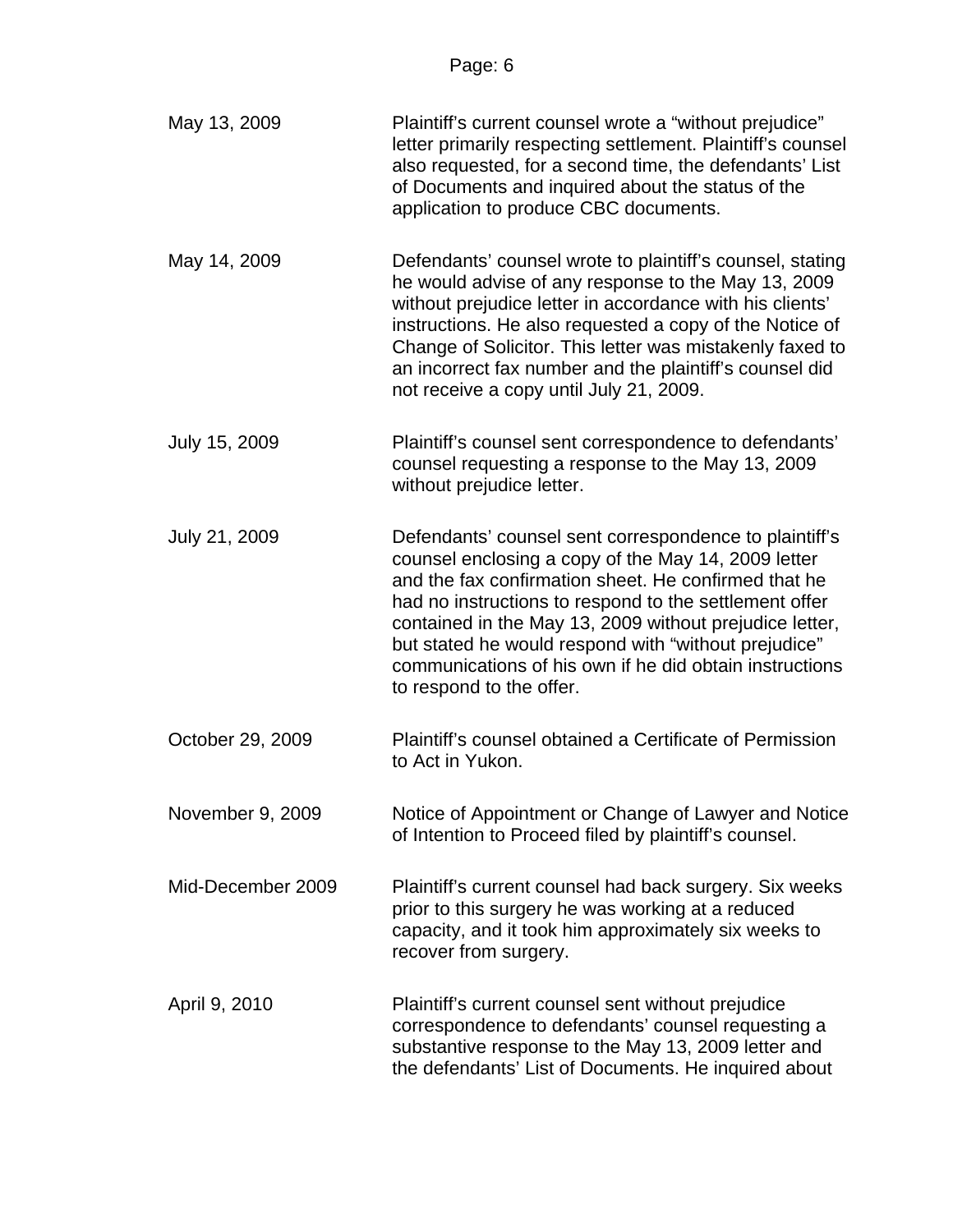| . .<br>- |  |
|----------|--|
|          |  |

the status of the application to produce CBC documents.

| May 5, 2010  | Plaintiff's current counsel sent correspondence to<br>defendants' counsel requesting the defendants' List of<br>Documents and indicating he would bring on an<br>application if he did not receive a List of Documents<br>within 30 days. |
|--------------|-------------------------------------------------------------------------------------------------------------------------------------------------------------------------------------------------------------------------------------------|
| May 6, 2010  | Plaintiff's current counsel requested a Case<br>Management Conference.                                                                                                                                                                    |
| June 8, 2010 | Defendants' List of Documents and copies of listed<br>documents that the Defendants' did not object to<br>producing were delivered to plaintiff's current counsel.                                                                        |
| June 9, 2010 | Case management conference held.                                                                                                                                                                                                          |

## **ANALYSIS**

# *1. Inordinate Delay?*

[6] In addressing this issue, the defendants' counsel urges me to adopt the relatively

strict definition of what constitutes a "step" in the proceedings, set out in *Goldstein v.* 

*Vancouver Timber and Trading Co.*, [1909] B.C.J. No. 62 (S.C.). In that case, Morrison J.

accepted the following quote by Lord Lindley in the 1894 English case of *Ives & Barker v.* 

*Willans*:

"The authorities show that a step in the proceedings means something in the nature of an application to the Court, and not mere talk between solicitors or solicitors' clerks, nor the writing of letters, but the taking of some step, such as taking out a summons or something of that kind, which is in the technical sense, a step in the proceedings."

[7] On that basis, the defendants' counsel submits that the last step taken by the plaintiff was providing his List of Documents to the defendants' counsel on July 6, 2005. Further, says counsel, the next substantive step taken by the plaintiff's counsel was on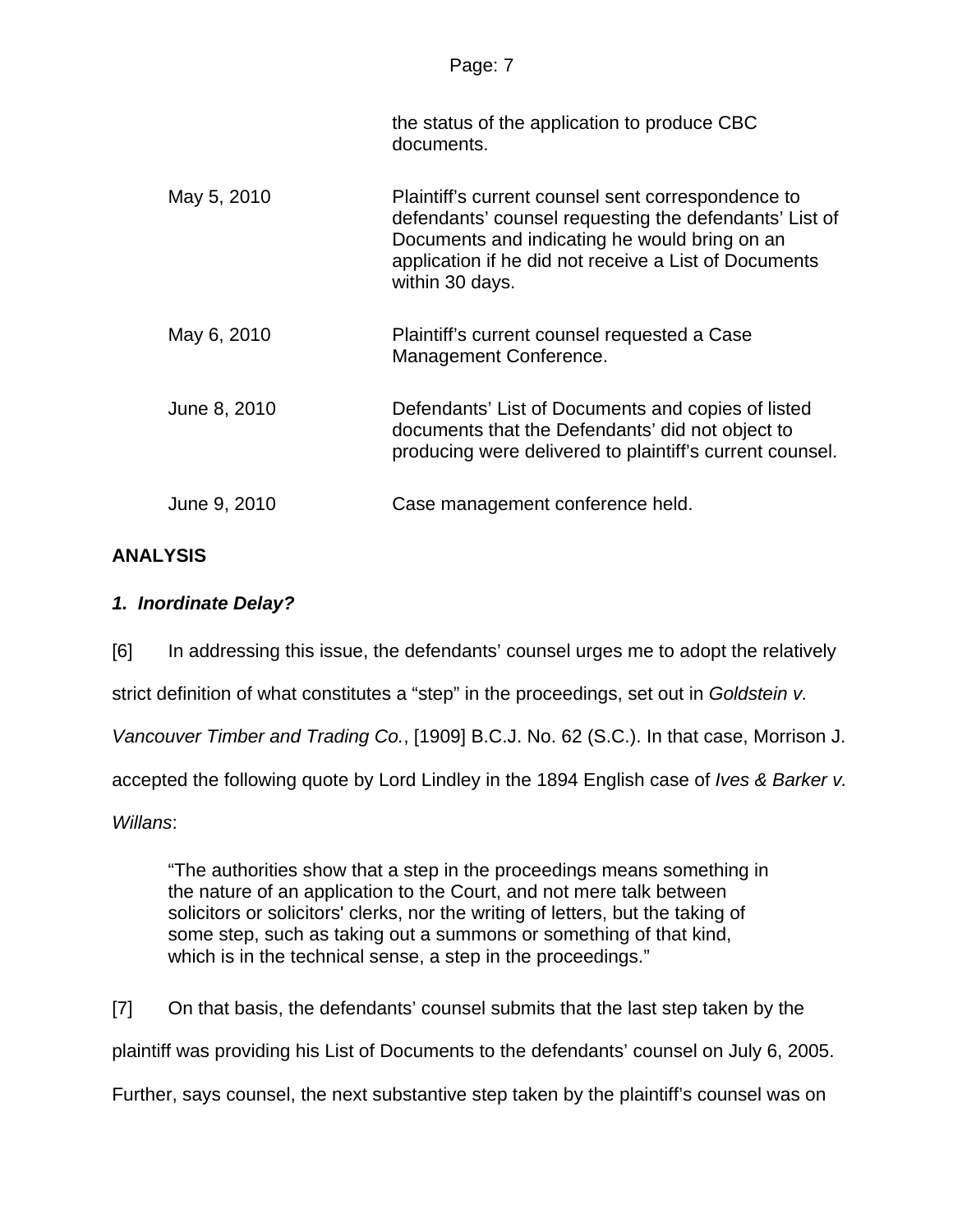May 6, 2010, when he requested a case management conference. Viewed this way, the

total period of delay would be approximately 58 months.

[8] With respect, I find this characterization of the total period of delay unrealistic.

First, it should be noted that this is an application under Rule 2(7) of the *Rules of Court*,

which is discretionary, and does not include the word "step". It reads:

"If upon application by a party it appears to the court that there is want of prosecution in a proceeding, the court may order that the proceeding be dismissed." (my emphasis)

This sub-rule contrasts with the mandatory nature of Rule 2(9)(b), which reads:

"The court … except in a family law proceeding, shall dismiss so much of the proceeding that relates to the applicant where for five or more years no step has been taken that materially advances the action or proceeding." (my emphasis)

[9] Second, in *Muckpaloo v. MacKay*, 2002 NWTSC 12, Vertes J., interpreted the

meaning of the word "step" in their equivalent to our sub-rule 2(9)(b) somewhat more

expansively than in *Goldstein*, cited above. Rule 327(1) of the Supreme Court of the

Northwest Territories reads:

"A party may at any time apply to the Court for a determination that there has been delay on the part of another party in an action or proceeding and, where the Court so determines, the Court

- (a) may, with or without terms, dismiss the action or proceeding for want of prosecution or give directions for the speedy determination of the action or proceeding; or
- (b) shall dismiss so much of the action or proceeding as relates to the applicant, where for five or more years no step has been taken that materially advances the action or proceeding."

At paras. 20 and 21, Vertes J. viewed a "step" as some act furthering or materially

advancing an action, in the sense of moving it closer to trial: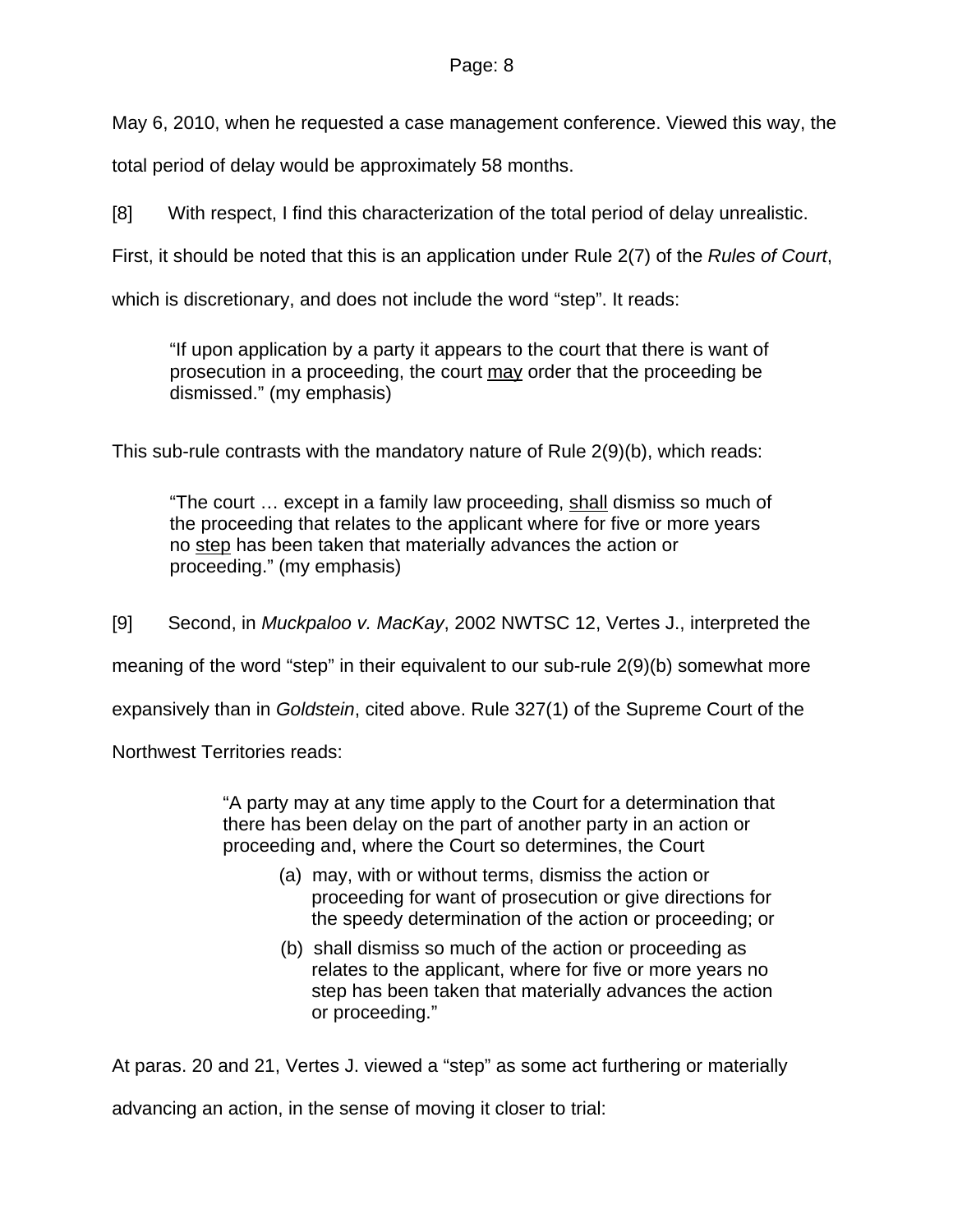"Rule 327(1)(b) is almost self-defining. A step is something that "materially advances the action". That is the accepted definition of what constitutes a step in a proceeding. "Materially advancing" an action are those steps which move the action toward trial…

In *Fathers of Confederation Building Trust v. Pigott Construction Co.* [\(1974\), 44 D.L.R. \(3d\) 265](http://www.lexisnexis.com/ca/legal/search/runRemoteLink.do?langcountry=CA&linkInfo=F%23CA%23DLR3%23decisiondate%251974%25sel2%2544%25year%251974%25page%25265%25sel1%251974%25vol%2544%25&risb=21_T10014222400&bct=A&service=citation&A=0.8731464060979337) (P.E.I.S.C.), Trainor C.J. held that a "step" is some act furthering the action or putting it in such a condition as to be dealt with by the court. These types of steps will normally be either procedural steps based on the rules of court taken in the course of litigation or some act, in replacement for a procedural rule, whereby the action moves closer to trial. But, generally speaking, discussions and even settlement negotiations do not come within the concept…" (my emphasis)

The *Fathers of Confederation* case also referred to the quote of Lindley L.J. in *Ives &* 

*Barker*, which is set out above at para. 6.

[10] In my view, the communications between counsel relating to the scheduling of examinations for discovery and the need for the defendants' counsel to make a motion to obtain production of the CBC documents were all acts intended to move the matter closer to trial, and therefore can be properly viewed as 'steps'. I find support for this conclusion in *Kidder v. Coldswitch Technologies Inc.*, 2009 BCSC 1274, where H. Hyslop J. gave similar treatment to an extensive record of communications between counsel principally about the scheduling of examinations for discovery (paras. 49-108).

[11] Looking at the matter from this perspective, the most significant period of delay was from September 20, 2006, when the plaintiff's former counsel wrote to the defendants' counsel to request the defendants' List of Documents and copies of the documents contained in the list. At some unidentified time after that letter was sent, the plaintiff's former counsel retired, and arrangements were made to transfer the file to the plaintiff's current counsel. Nothing further was done by the plaintiff's current counsel until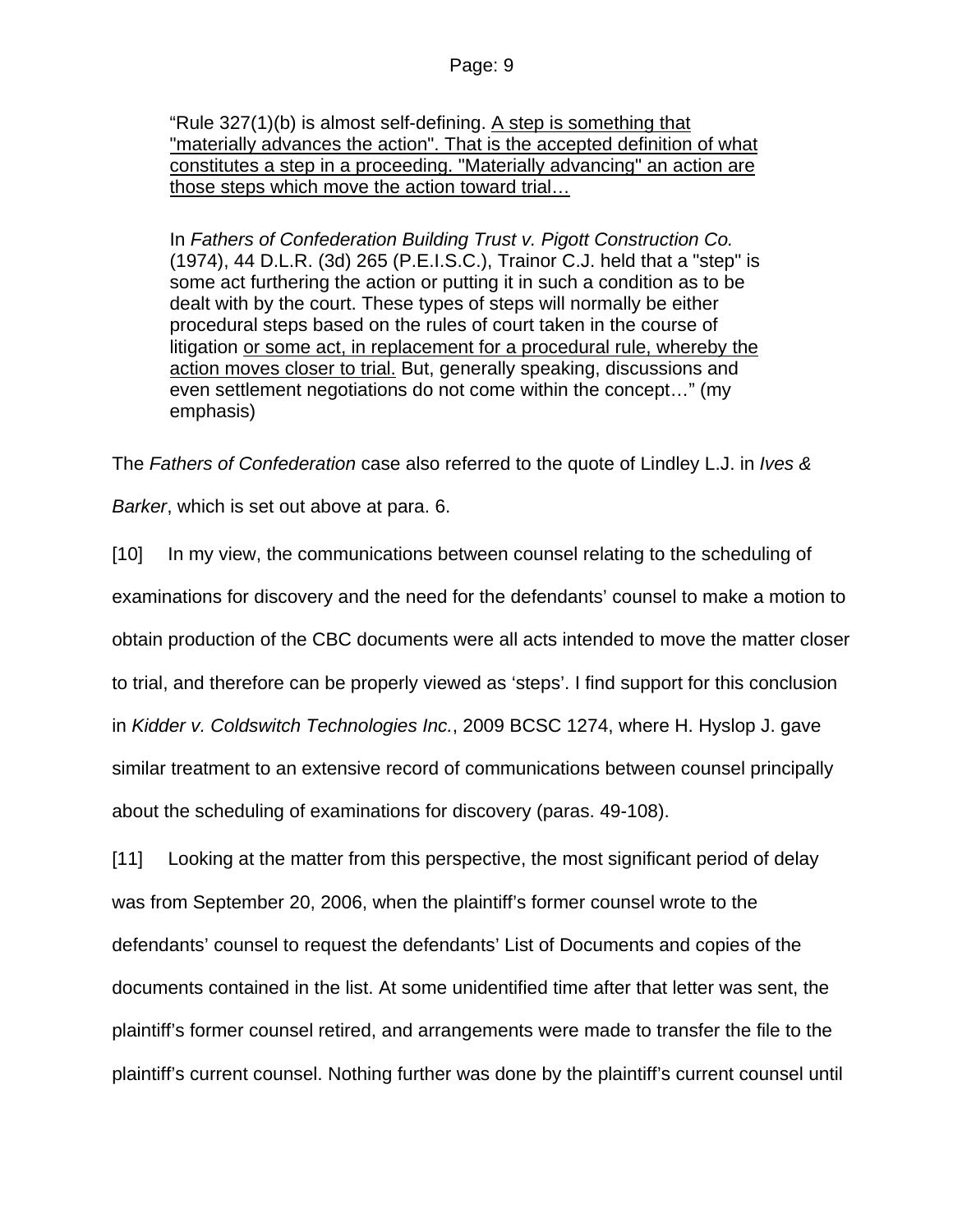he wrote his without prejudice letter of May 13, 2009 containing a settlement offer, requesting the defendants' List of Documents, and inquiring about the status of the application to produce the CBC documents. The total length of this delay was approximately 32 months (the "period of delay").

[12] In *Lebon Construction Ltd. v. Wiebe*, [1995] B.C.J. No. 1537 (C.A.), Rowles J.A., speaking for the Court, said at para. 40:

"… what may be regarded as inordinate delay varies with the nature of the action and the particular facts of the case. For that reason, reference to time periods in other cases, is generally not of assistance…"

[13] However, O'Connor J. in *SAAN Stores*, cited above, at para. 20, said that determining whether a delay is inordinate is often obvious. As he put it: "You know inordinate delay when you see it."

[14] It is also important to remember that this Court, like many courts across the country, has moved into an era of increased case management, with a view to securing the just, speedy, and inexpensive determination of proceedings in a manner which is proportionate to the dollar amounts involved, the importance and the complexity of those proceedings. Significantly, in Rule 1(9), in any proceeding where no action has been taken for a year, a judge may even consider dismissing the proceeding. This sub-rule

reads:

"In a proceeding where judgment has not been obtained and the proceeding has not been settled or set down for trial or hearing, excluding applications, within one year from the date of filing the statement of claim or petition, a judge may require the parties or their lawyers to appear on an Appearance Day to explain the delay. At the Appearance Day, the judge may:

(a) dismiss the proceeding;

(b) award costs;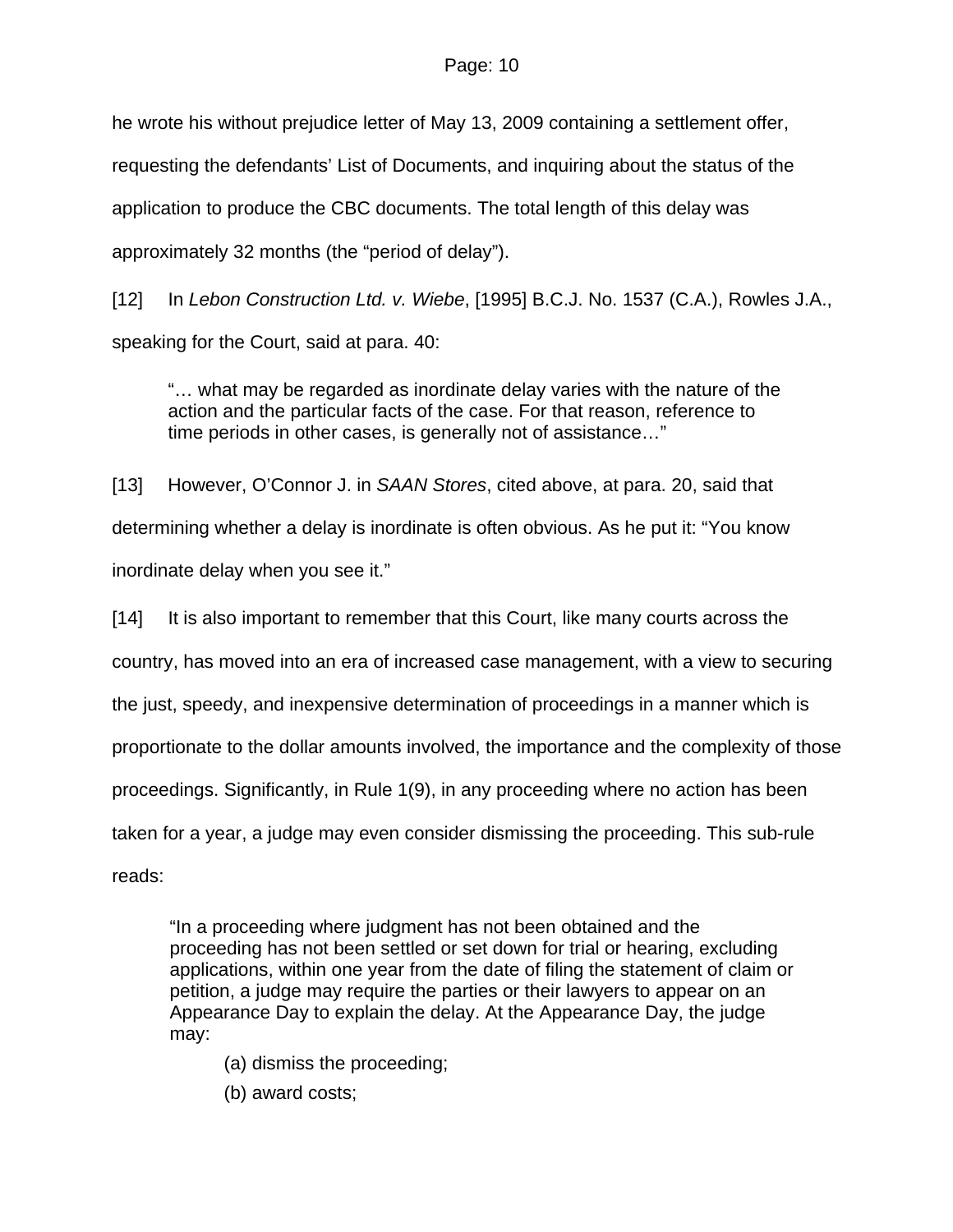(c) make any case management order under Rule 36(6)."

[15] I am also cognizant of the fact that in applications to dismiss for want of prosecution, each case turns on its own facts. Nevertheless, it strikes me that a period of 32 months, without the plaintiff taking any steps at all, is indeed inordinate.

#### *2. Is the delay inexcusable?*

[16] The defendants' counsel submits that there is an onus on the plaintiff to explain the inordinate delay, and that he has failed to discharge that onus. For example, he points to the absence of evidence regarding the date of the retirement of the plaintiff's former counsel or any information relating to the retainer of the plaintiff's current counsel and why no steps were taken between September 20, 2006 and May 13, 2009.

[17] While I accept that, in a given case, there may be an evidentiary burden on the plaintiff to explain how the delay is excusable, I reject the notion that there is a legal burden upon him to do so. The following passage from *PMC Builders & Developers*, cited above, supports this conclusion. At para. 27 of that decision, Low J.A., delivering the judgment of the Court, was addressing the four part test for whether an action should be dismissed for want of prosecution. With respect to the question of whether the delay is excusable, he said that a court is bound to consider the following:

"…any reasons for the delay either offered in evidence or inferred from the evidence, including whether the delay was intentional and tactical or whether it was the product of dilatoriness, negligence, impecuniosity, illness or some other relevant cause, the ultimate consideration being whether the delay is excusable in the circumstances…" (my emphasis)

This suggests that the question of whether the delay is excusable can be considered on the basis of all of the evidence on the application and that there is no particular onus upon the plaintiff. It must also be remembered that it is the defendants who are the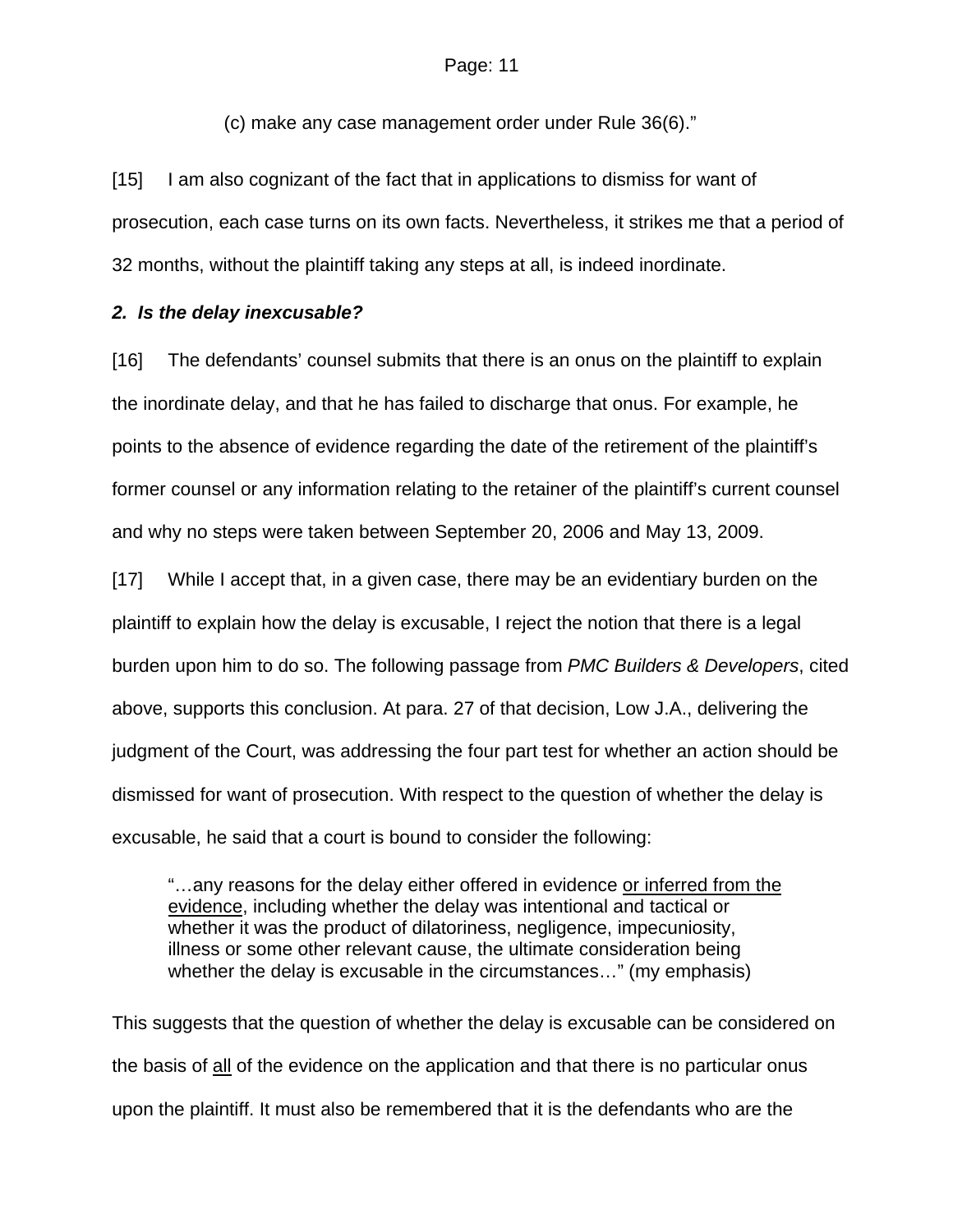applicants on this motion to dismiss and they therefore bear the ultimate burden of persuasion, on a balance of probabilities, that the motion should be granted.

[18] In any event, the plaintiff attempted to explain the delay to some extent by pointing to the conduct of the defendants' counsel in repeatedly expressing his preference to delay examinations for discovery until he obtained the CBC documents. Indeed, the plaintiff's current counsel suggests that the plaintiff's former counsel and the defendants' counsel effectively had an agreement to proceed in that fashion, and that since the defendants' counsel did not in fact pursue the CBC documents, there was no particular urgency in proceeding with the litigation. In particular, the plaintiff's current counsel points to the number of times the defendants' counsel indicated that he would like to put off the examinations for discovery until he had obtained the CBC documents and the extent to which the plaintiff's former counsel apparently relied on those representations:

- 1. On August 5, 2005, the defendants' counsel left a telephone message for the plaintiff's former counsel to that effect.
- 2. On August 17, 2005, the defendants' counsel emailed the legal assistant of the plaintiff's former counsel about potential discovery dates, indicating that "Meantime I'll get working on CBC' documents [as written]"
- 3. On August 23, 2005, the defendants' counsel emailed the plaintiff's former counsel attaching an unfiled motion and affidavit in connection with an application to the Court for the CBC documents. He further indicated that he would be instructing an agent in Whitehorse to file the documents, set a hearing and appear to speak to it. However, this was never done.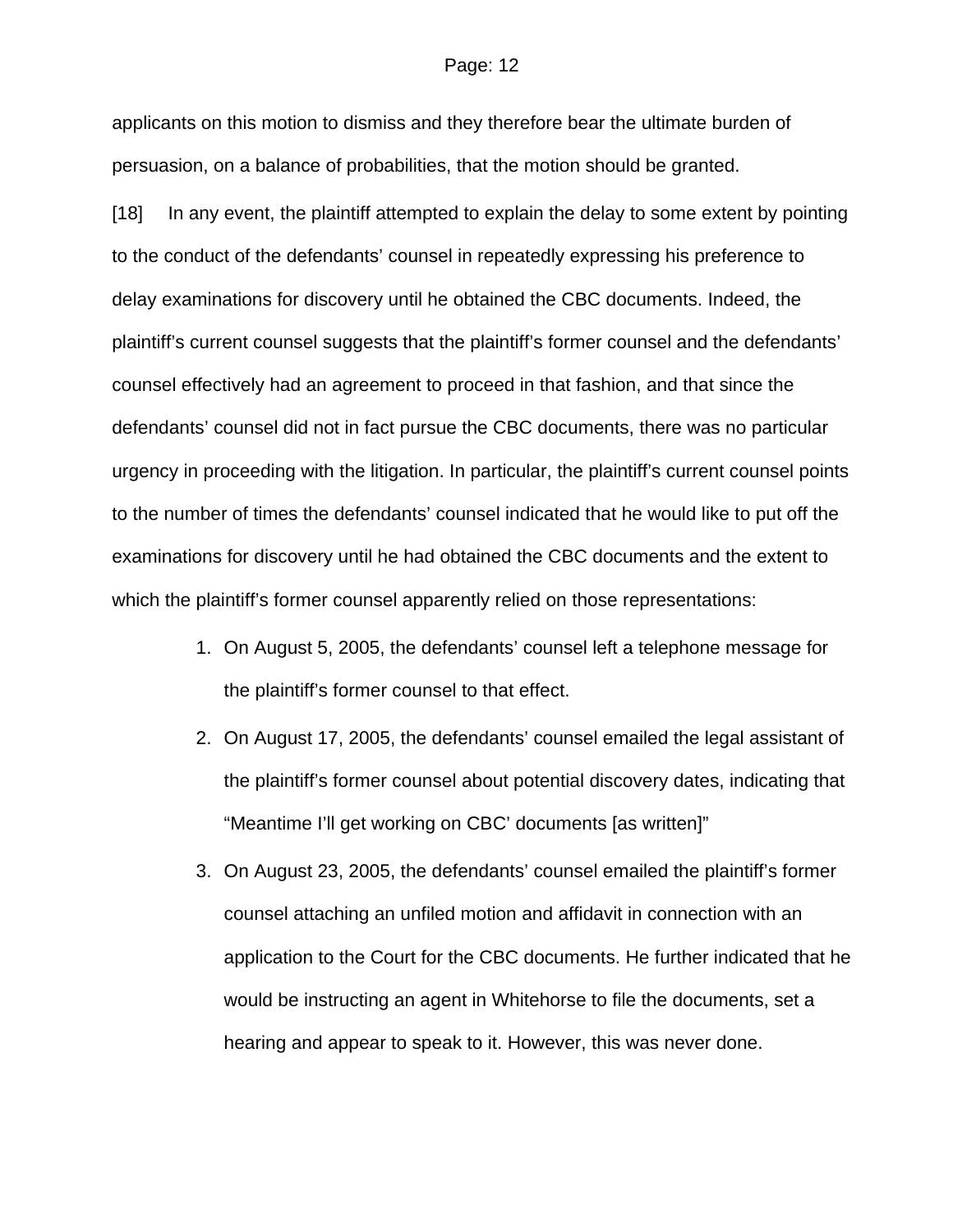4. On July 21, 2006, the defendants' counsel emailed the legal assistant of the

plaintiff's former counsel again discussing potential discovery dates, in

which he states:

"… when we last thought about XFD I thought we agreed that it should be delayed until we had obtained CBC's documents, ie, the documents underlying the CBC report that the editorial refers to, and was the subject of questions in the legislature, etc. CBC has indicated they will only produce their documents if ordered by a court… I suspect we should get the documents before we examine."

5. On September 5, 2006, the plaintiff's former counsel wrote to the

defendants' counsel stating as follows:

"With respect to the CBC documents, I agree that it would be desirable to have those documents prior to the Examination for Discovery. I assume that your client will want to reference those documents. If you have any suggestion as to the mechanism that we utilize to obtain those documents, perhaps you could advise."

6. On September 12, 2006, the defendants' counsel wrote to the

plaintiff's former counsel stating:

"If we are going ahead, it is my view that the first step (perhaps before scheduling Examination for Discovery) is to obtain CBC's documents…I can tell you that I was working with CBC's lawyer in this regard, Fred Kozak of the Reynolds Mirth law firm in Edmonton, and that he advised CBC will not take sides nor will it voluntarily produce the reporters material, absent a court order (lest they be sued again for defamation)…My own preference is, of course, to delay Examination for Discovery until we have the documents that we know we will need in order to conduct the examination."

In the same letter, the defendants' counsel again referred to the

draft motion and affidavit which was to have been filed and argued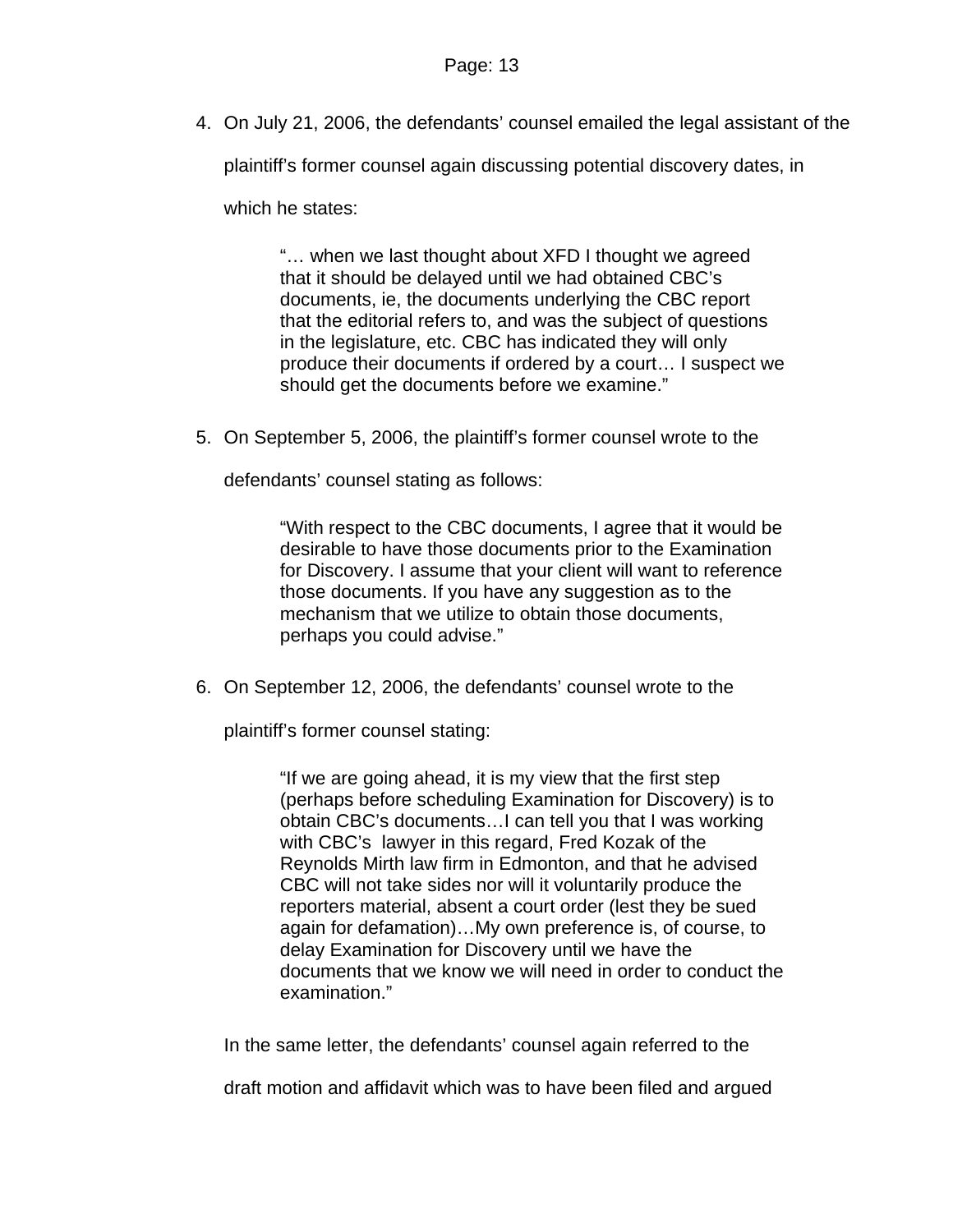by counsel's Whitehorse agent, indicating that he would deal with the agent "to see what is necessary to get the matter underway". Further, in the event the plaintiff wanted to pursue the action, rather than consider settlement, defendants' counsel indicated that he would accept the word of the plaintiff's former counsel in that regard "… and immediately pursue CBC. Once we have the documents in hand, I believe dates for Examination for Discovery and trial can be set…".

7. On September 19, 2006, the plaintiff's former counsel wrote to the defendants' counsel confirming that his client wished to pursue the lawsuit and suggesting that they consider a discovery date in November or December, in anticipation that the CBC documents would be obtained by that time.

[19] After the letter from the plaintiff's former counsel dated September 19, 2006, there was no mention by the plaintiff's current counsel of the issue of obtaining the CBC documents until his letter of April 9, 2010.

[20] With respect, I fail to see how this issue can excuse the plaintiff's failure to take any steps to move this matter forward during the period of delay. While it was understandable that the plaintiff's former counsel would want to allow the defendants' counsel the professional courtesy of attempting to obtain the CBC documents before proceeding with the examinations for discovery in the early stages of this litigation, that excuse does not explain why the plaintiff waited for 32 months before communicating again with the defendants' counsel. Although the circumstances of each case will vary, it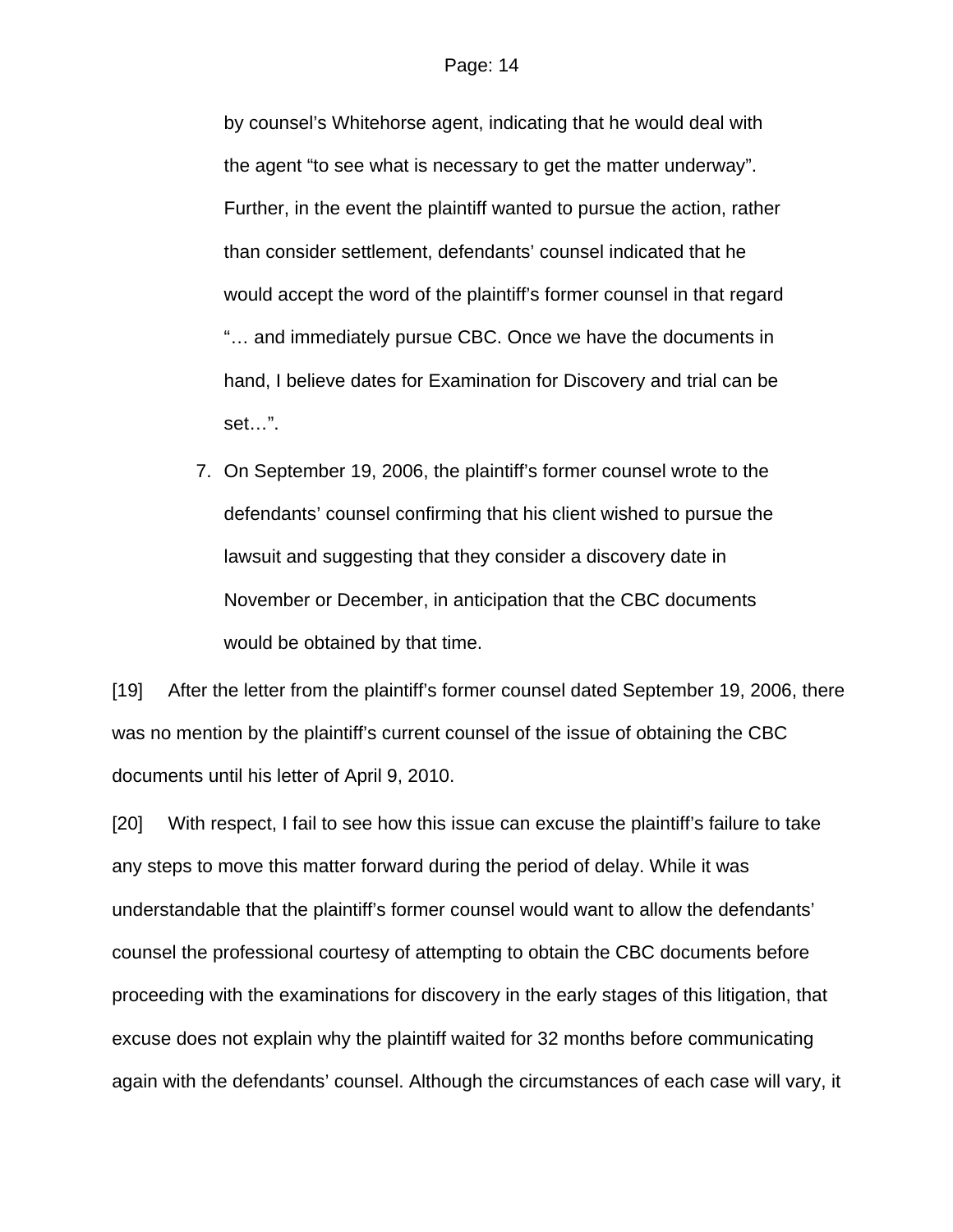seems reasonable to presume that 6 to 12 months into the period of delay, the plaintiff's current counsel might have proposed a deadline by which the defendants' counsel should obtain the CBC documents, failing which the plaintiff would proceed with his examinations for discovery. Therefore, this argument does not assist the plaintiff in explaining or excusing the period of delay.

[21] The plaintiff's counsel also points to the fact that there was an outstanding demand for the defendants' List of Documents and copies of those documents since June 15, 2005, and that the plaintiff's former and current counsel reminded the defendants' counsel of this obligation by way of:

- 1. The letter of September 20, 2006;
- 2. The letter of May 5, 2010; and
- 3. The letter of April 9, 2010.

The List and the documents were not provided until June 8, 2010, the day before the case management conference. However, the plaintiff's current counsel fails to explain why there were no efforts made to obtain the defendants' List of Documents and copies of same over the period from September 20, 2006 to May 13, 2009. Therefore, I fail to see how this argument in any way excuses the delay.

[22] Finally, the plaintiff's counsel points to the fact that there was some discussion of potential settlement during the early communications between counsel which he says tacitly encouraged delay in the litigation.

[23] In that regard, the plaintiff's counsel referred to *Kennedy v. Newitt*, [1999] B.C.J. No. 2627 (S.C.). In that case, Kennedy brought an action against Newitt for negligent chiropractic treatment. The writ of summons was filed in 1992. Between June and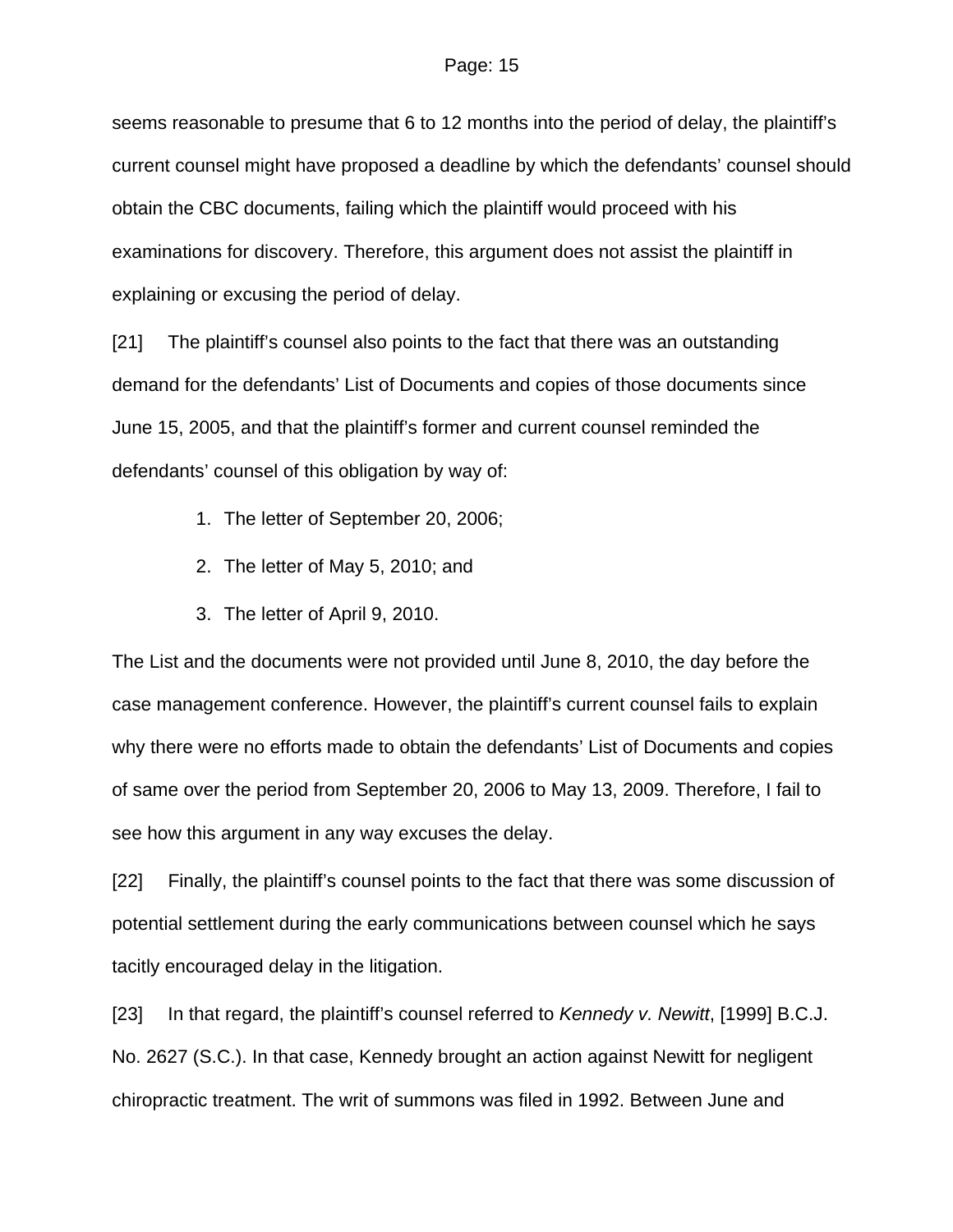September 1993, the plaintiff's counsel and the defendant's insurer exchanged correspondence respecting the possibility of settlement as well as the need to obtain clinical records respecting the plaintiff. After a further exchange of pleadings in 1995, the parties again exchanged correspondence respecting the possibility of settlement negotiations, subject to the plaintiff completing a course of treatment and providing updated medical information. At para. 17, Macaulay J. commented on the extent to which these settlement discussions had contributed to the delay:

"It is significant that the defendant was alerted to the claim within two years of events. The defendant's insurer and, at a later point, his counsel both investigated the matter and expressed a willingness on behalf of the defendant to explore settlement. Necessarily, they must have considered the issues relating to liability before doing so. The willingness to engage in settlement discussions tacitly encouraged delay rather than early judicial determination of liability." (my emphasis)

[24] In *SAAN Stores*, cited above, O'Connor J. also took note of the fact that it was reasonable to pursue settlement initiatives and to allow some amount of time to attempt to resolve actions before incurring further expense in prosecuting them (para. 26).

[25] The problem I have with this argument in this case is that there is no evidence of any settlement discussions or any offers being exchanged until the letter from the plaintiff's current counsel dated May 13, 2009, at the end of the period of delay. Although the defendants' counsel first mentioned the prospect of settling the action in his email dated July 21, 2006, that prospect was never pursued by either side until the letter of May 13, 2009. In that sense, the case at bar is distinct from *Kennedy* and *SAAN Stores*, where settlement communications were actually made.

[26] On the other hand, the fact that the plaintiff's current counsel was injured in a motor vehicle accident in November 2006, which led to back surgery in December 2007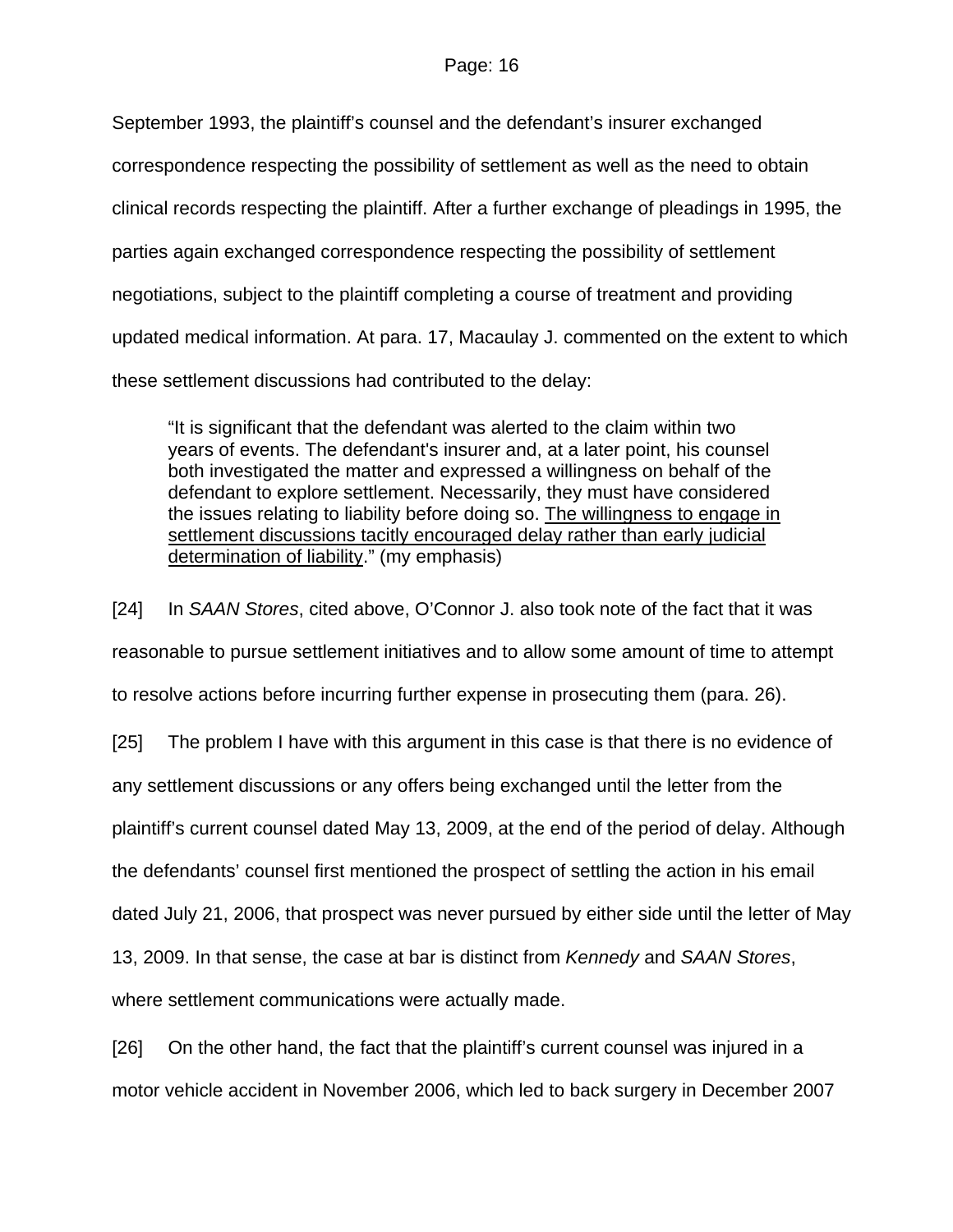and a period of recuperation of approximately three months, is a proper factor to take into account in determining whether there was a valid reason for at least a portion of the delay. As noted in *PMC*, cited above, at para. 27, if "illness" is one of the causes of the delay, then that can serve to counter the suggestion that the delay was intentional or tactical.

[27] Further, the fact that the plaintiff's current counsel changed law firms in June 2008 also seems to be a reasonable explanation for a portion of the delay.<sup>[1](#page-16-0)</sup>

[28] Finally, the fact that the plaintiff's former counsel retired, necessitating that the plaintiff retain new counsel would also logically have contributed to a portion of the delay: see *SAAN Stores*, cited above, at para. 13.

[29] Nevertheless, taking all of the plaintiff's arguments as a whole, I remain unpersuaded that there is a reasonable excuse for the entire 32 months of delay from September 20, 1996 to May 13, 2009. Therefore, the period of delay is inexcusable.

#### *3. Serious prejudice?*

 $\overline{a}$ 

[30] As the defendants have established that there was an inordinate and inexcusable delay, the next question is whether the defendants have suffered, or will likely suffer, serious prejudice as a result. In *PMC*, cited above, Low J.A., at para. 27, said that on this point, a court is bound to consider:

> "…whether the delay has caused serious prejudice to the defendant in presenting a defence and, if there is such prejudice, whether it creates a substantial risk that a fair trial is not possible at the earliest date by which the action could be readied for trial after its reactivation by the plaintiff."

<span id="page-16-0"></span> $1$  This fact was not formally in the evidence before me, but rather was presented through the submission of the plaintiff's current counsel. The defendants' counsel did not object to this submission, but suggested that I treat this as a neutral factor only.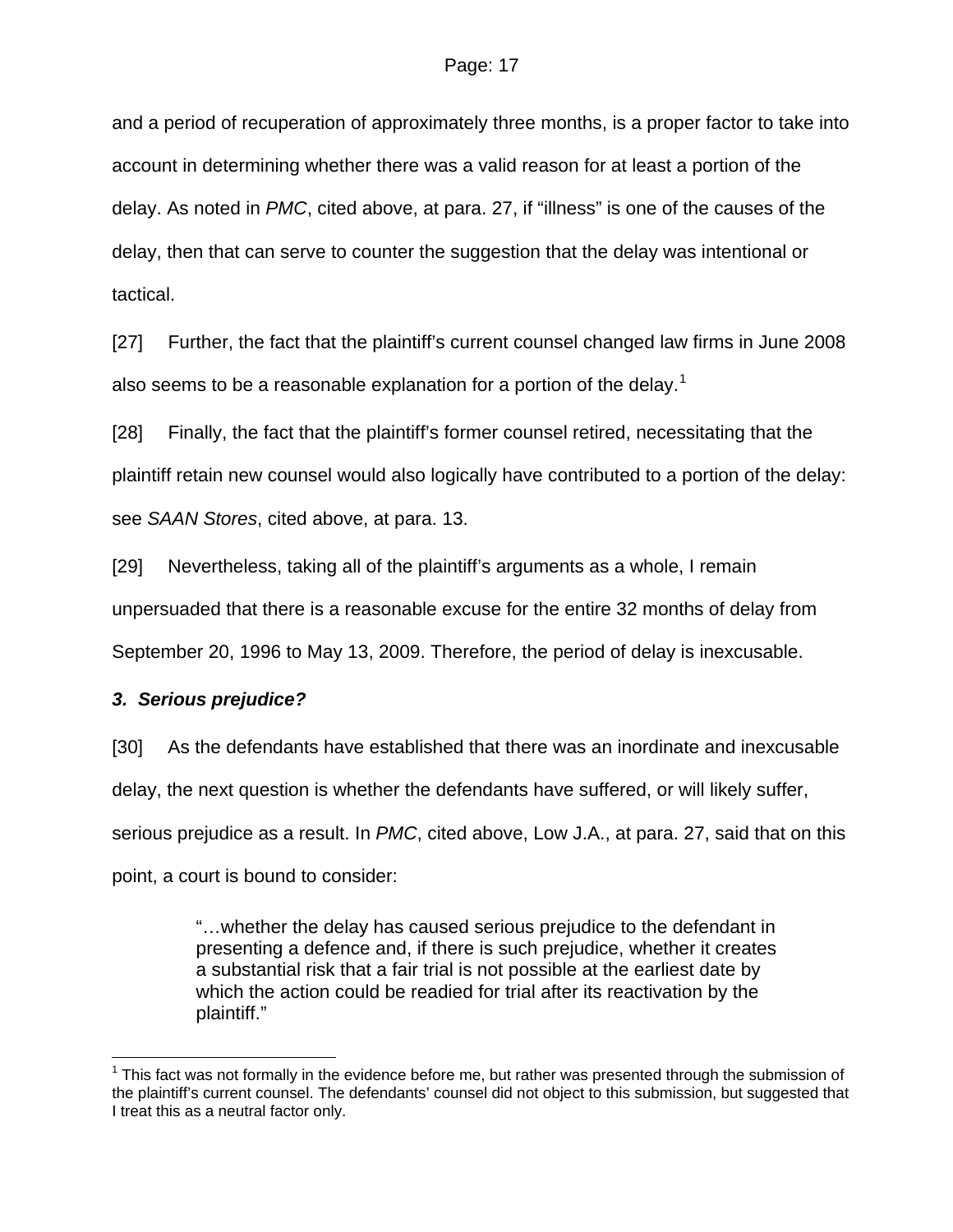[31] A rebuttable presumption of prejudice arises where there has been inordinate and inexcusable delay: see *Busse v. Robinson Morelli Chertkow*, 1999 BCCA 313, at para. 18. Logically, the plaintiff should bear the burden of having to rebut the presumption, subject to the fact that the defendants are the applicants on the motion, and as such continue to have the persuasive burden at the end of the day. Further, as was noted in *Tundra Helicopters Ltd. v. Allison Gas Turbine, a Division of General Motors Corp.*, 2002 BCCA 145, at paras. 35 and 36, the "presumption of prejudice" is not a presumption of law. Rather, it can be termed a "presumption of fact", in the sense that the facts are such that a certain inference should, but need not, be logically drawn. Further, in most cases, the plaintiff will only be able to point to the overall circumstances, including the absence of any evidence from the defendant of specific prejudice, in establishing on a balance of probabilities that serious prejudice has not been suffered. Therefore, the absence of specific prejudice tendered by the defendants' remains an important consideration.

[32] In the case at bar, the plaintiff's counsel stresses that the defendants have failed to adduce any evidence of specific serious prejudice. The defendants' counsel apparently concedes the point, but submits that his clients do not have to provide evidence of specific serious prejudice as they are entitled to rely upon the presumption.

[33] In any event, the defendants' counsel further submitted that prejudice can be inferred from the nature of the defences raised by the defendants. These include "fair comment" and "justification", and for either of these defences to succeed, the defendants will bear the onus of proving the truth of the contents of the alleged defamatory editorial. As noted above, the editorial referred to an earlier CBC Radio report in which a reporter visited Watson Lake in June 2004 and interviewed 11 people about prescription drug use.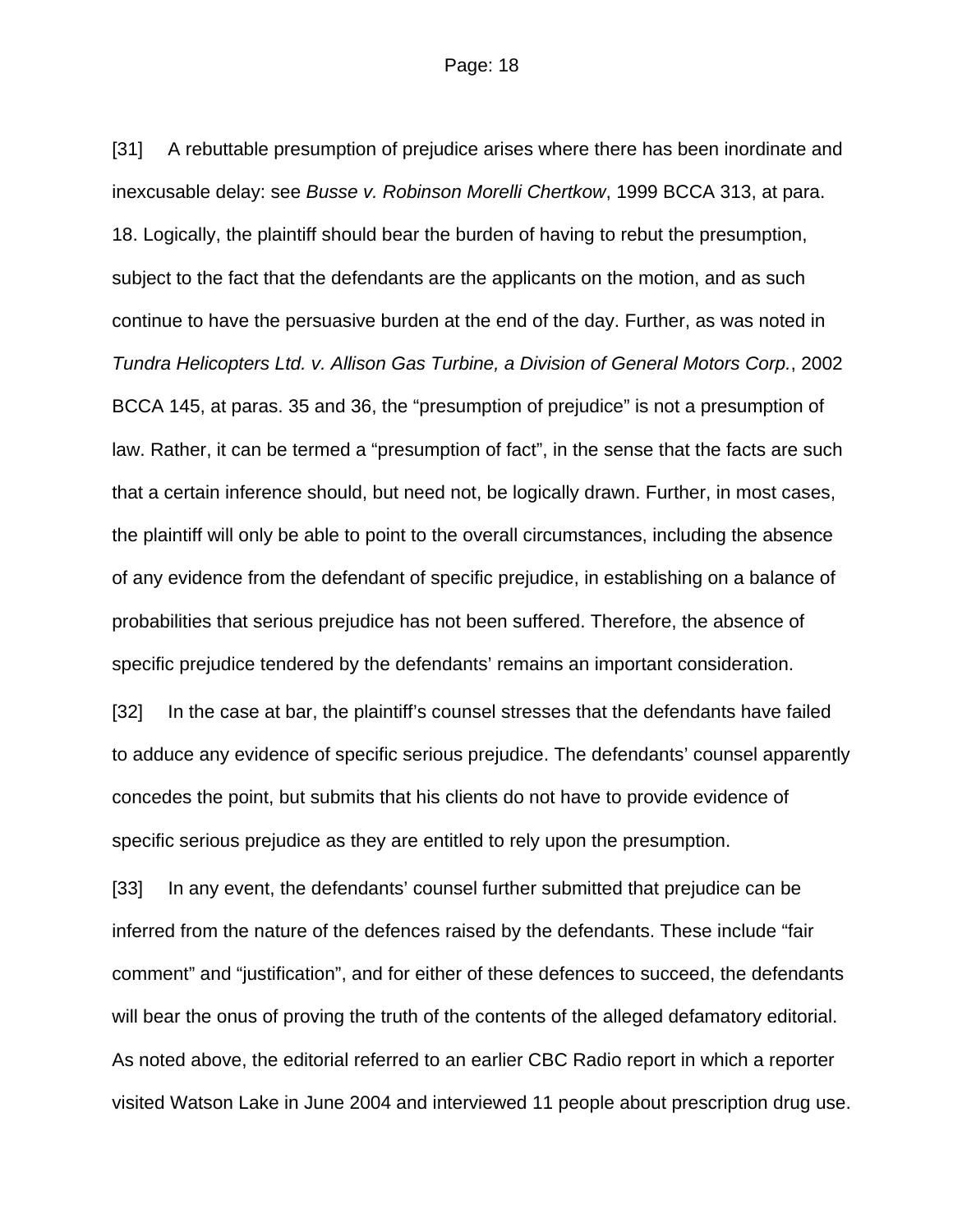She subsequently re-interviewed five of those people in November 2004 and apparently commented that five of the original 11 interviewees had seen their lives "spiral further out of control". In November 2004, two of the male interviewees were dead and prescription painkillers were found at the scene. One interviewee, then a 23 year old woman, had been the victim of domestic assault and was coping with a diseased liver. A further interviewee had been charged with second degree murder. The final interviewee had been charged with breaking and entering, domestic assault and was going to jail.

[34] Counsel for the defendants submitted, without objection from the plaintiff's current counsel, that three of the five persons who were interviewed a second time in November 2004 were then youth. Although one has apparently consented to the notes of their interview to be released, the other two have not. Accordingly, counsel for the defendants will still need to make a court application to have CBC produce all documentation associated with those interviews.

[35] Further, since the case management conference on June 9, 2010, I understand that the defendants' counsel has had discussions with counsel for CBC and that the latter plans to rely upon the case of *Wasylyshen v. Canadian Broadcasting Corp.*, 2005 ABQB 902, as authority for the proposition that any application for production of documents which contain the identity of confidential sources should be made to the assigned trial judge. As a result, the defendants' counsel advised me at the hearing of the application to dismiss for want of prosecution that his motion for the production of the CBC documents was being adjourned by consent to the start of the trial, set to commence May 9, 2011.

[36] The defendants' counsel submitted that this case may well turn on the credibility of the three identified interviewees, and that the passage of time until the start of the trial will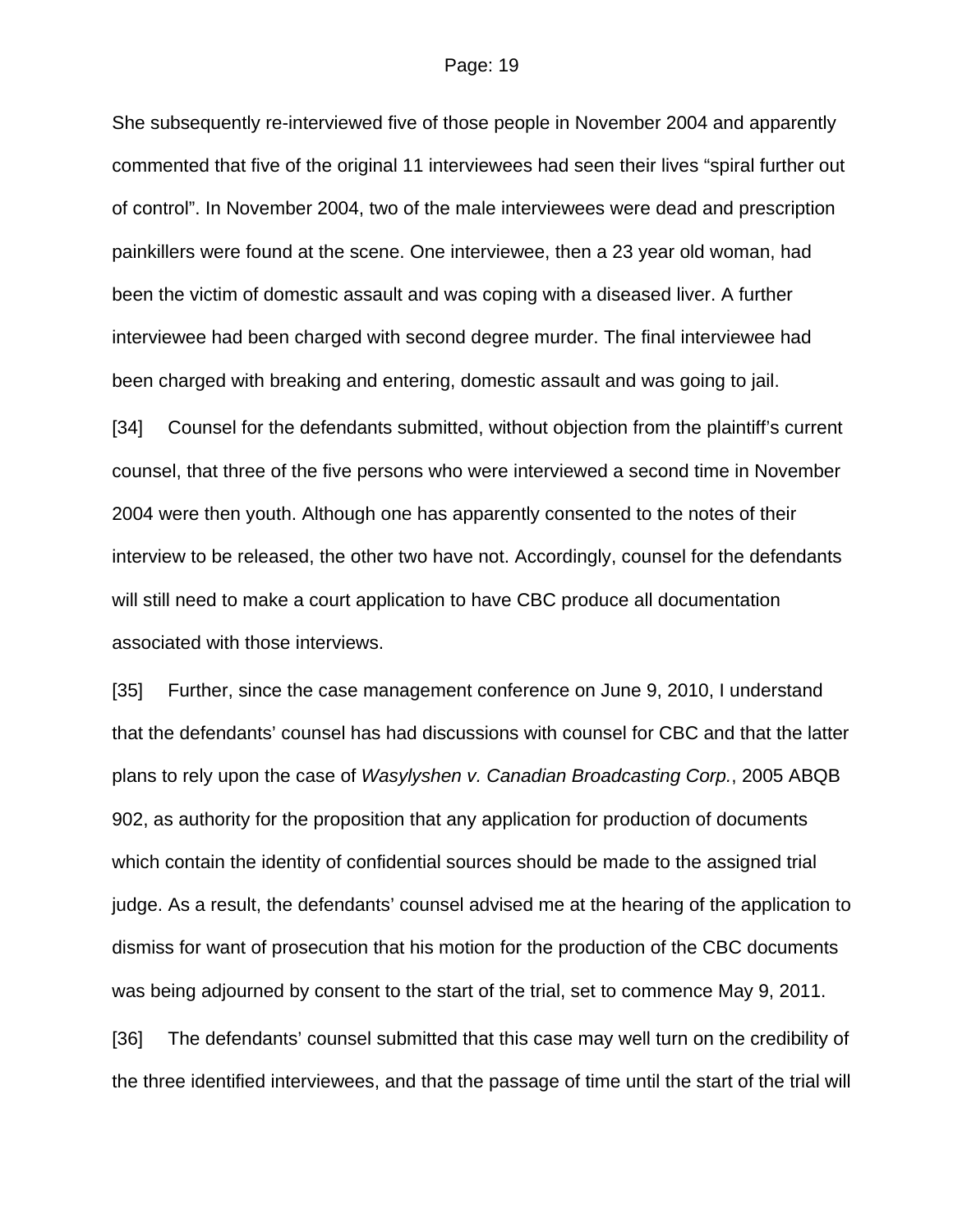make it more difficult for the defendants to prove that the lives of the interviewees were in fact spiralling out of control when they were interviewed in November 2004. While that may be so, it is not uncommon that some cases must be tried many years after the relevant events took place and courts must frequently cope with the passage of time when deciding such cases: see *SAAN Stores*, cited above, at para. 30. In *Tundra Helicopters*, cited above, Esson J.A., delivering the judgment of the Court, said this about prejudice and the passing of time, at para. 37:

"…It matters not who puts forward the evidence. The question remains whether, on a balance of probabilities, absence of prejudice has been established. In considering that, it must be borne in mind that in all contested law suits there is likely to be sufficient passage of time that memories erode to some extent, records may be lost, witnesses may disappear. It is no light matter to dismiss an action for want of prosecution…"

[37] Further, it should not be necessary to await the start of the trial to make the CBC application, because I confirmed, after the hearing, that I am the assigned trial judge. Therefore, there is no reason the defendants cannot bring on their application for production as soon as my calendar will allow.

[38] In any event, the defendants have known since the outset of this litigation that the information that the three remaining interviewees can provide may well be important to establish the defences of fair comment and justification. Therefore, it seems to me that any prejudice the defendants may suffer from their failure to secure this evidence up until now must be of their own making. Similarly, the defendants must bear the responsibility for any prejudice they may suffer as a result of their not moving sooner to obtain production of the CBC documents.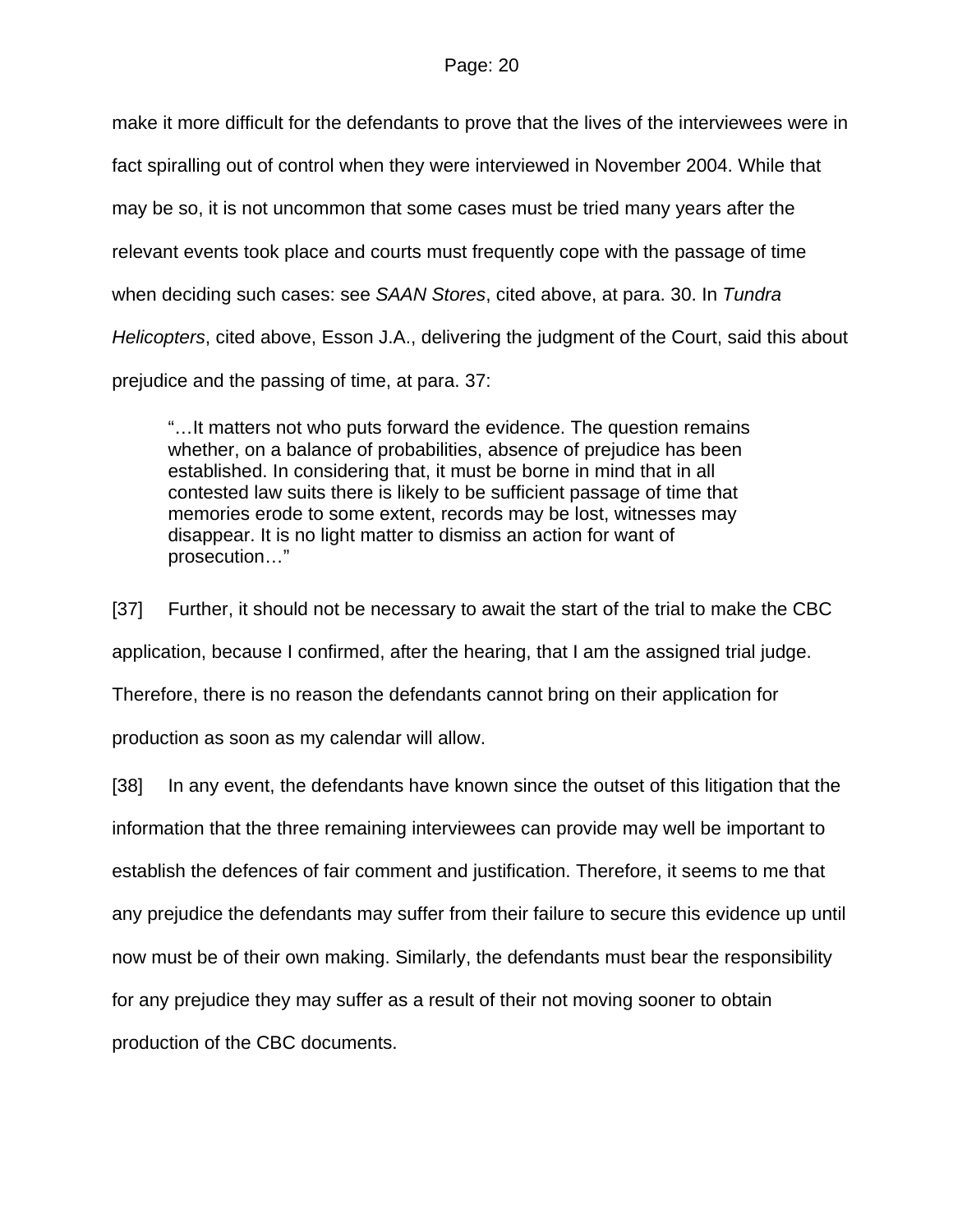[39] Finally, many of the particulars of the facts which the defendants have pled in their statement of defence as grounding the defence of fair comment should not be difficult to prove. Firstly, the defendants have pled that the Town of Watson Lake has a single doctor's clinic and a single pharmacy, both of which are owned and operated by the plaintiff. That would not seem to be a difficult allegation to prove. Secondly, the defendants have pled that public records of a public drug plan reveal that the use of Ativan in Watson Lake increased to 898 claims from 260 and Tylenol 3 increased to 1222 from 474 claims in the year 2002 - 2003. Presumably those records have been preserved and are still available to the defendants. Thirdly, I assume the notes and other information related to the interviews by the CBC reporter have also been secured and preserved, since the defendants' counsel was in communication with CBC's counsel about the issue as early as August 23, 2005.

[40] As for the two male interviewees who were dead as of November 2004, that was a fact known to the defendants at the time the defamation action was commenced and was unaffected by the inordinate and inexcusable delay.

[41] In the result, I am not persuaded that the factual presumption of prejudice in this particular case inexorably leads to the conclusion that the defendants will suffer "serious prejudice" or that there is a substantial risk that a fair trial is not possible. Conversely, I am satisfied that, on all of the evidence, the plaintiff has rebutted the factual presumption of prejudice and, accordingly, the application should be dismissed on that basis alone.

#### *4. Balance of justice?*

[42] In the event that I am wrong in concluding that the defendants have not, and likely will not, suffer serious prejudice from the plaintiff's inordinate and inexcusable delay, I will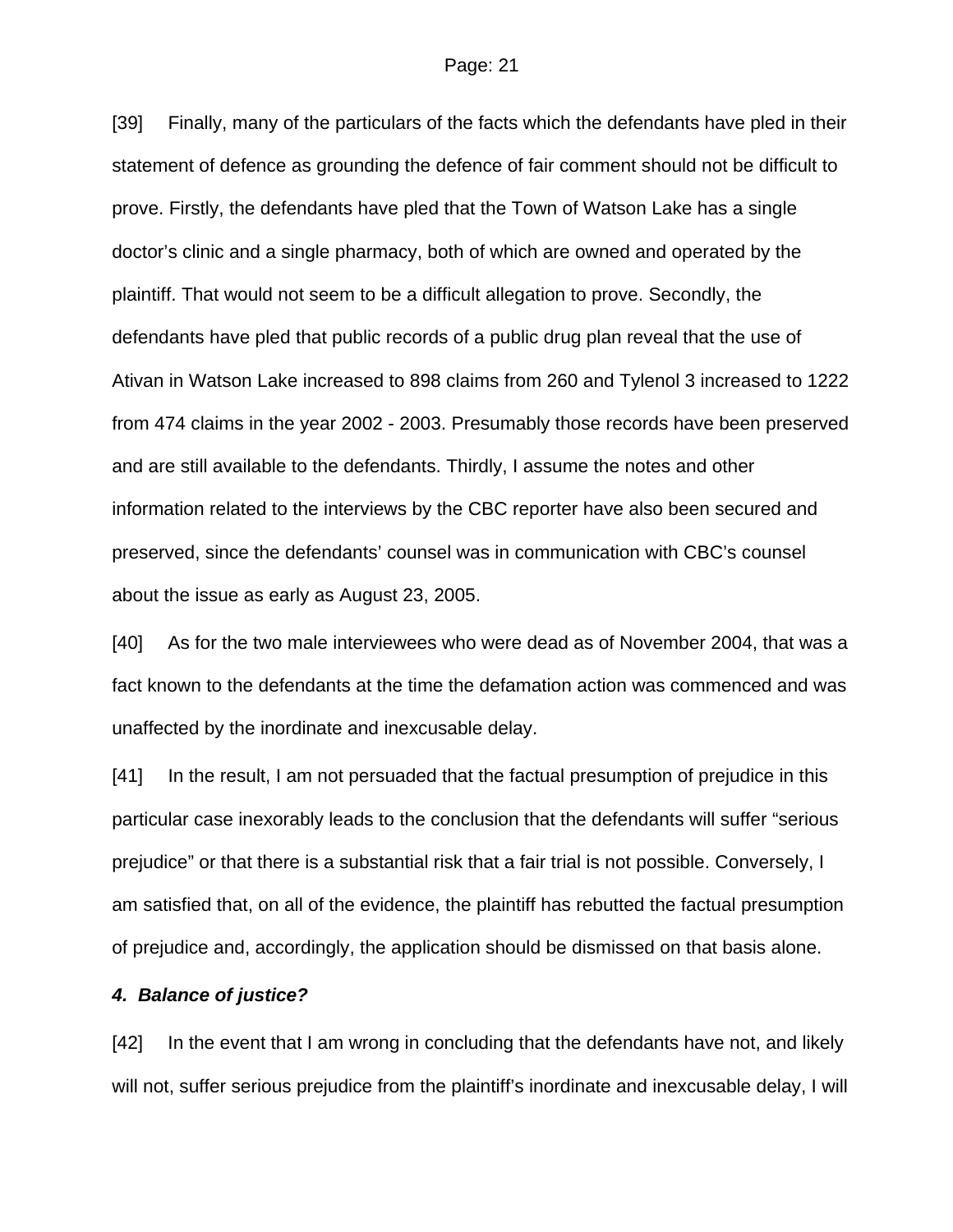turn to the fourth aspect of the four part test, i.e. whether, on balance, justice requires

dismissal of the action. In *PMC*, cited above, Low J.A., considered this "fourth question to

encompass the other three and to be the most important and decisive question" (para.

28). Alternatively, as Finch C.J.B.C. put it in *Azeri v. Esmati-Seifabad*, 2009 BCCA 133,

at para. 16, the overriding concern "is that essential justice must be done".

[43] In *Irving v. Irving*, (1982), 140 D.L.R. (3d) 157 (BCCA), at para. 8, Seaton J.A.

quoted from Lord Diplock's reasons in *Allen v. Sir Alfred McAlpine & Sons Ltd.*, cited

above, that dismissal for want of prosecution is a "Draconian order" which should "not be

lightly made". Rather, such authority should only be exercised if:

"… the court is satisfied either that the default has been intentional and contumelious, or that the inexcusable delay for which the plaintiff or his lawyers have been responsible has been such as to give rise to a substantial risk that a fair trial of the issues in the litigation will not be possible at the earliest date at which, as a result of the delay, the action would come to trial if it were allowed to continue." (my emphasis)

At para. 22 of *Irving*, Seaton J.A. again referred to the fourth component of the test as

follows:

 "The demonstration of inordinate delay, inexcusable delay and serious prejudice does not lead necessarily to dismissal. Those three factors are only the primary considerations; all of the circumstances must be considered. It is still for the courts to decide "whether or not on balance justice demands that the action should be dismissed". Salmon L.J. in *Allen v. Sir Alfred McAlpine & Sons Ltd.* (above). All of the statements of law are subject to the overriding principle that essential justice must be done. (See Freedman J.A., as he then was, in *Ross and Ross v. Crown Fuel Co. Ltd. et al* [\(1962\) 41 W.W.R. 65](http://www.lexisnexis.com/ca/legal/search/runRemoteLink.do?langcountry=CA&linkInfo=F%23CA%23WWR%23decisiondate%251962%25sel2%2541%25year%251962%25page%2565%25sel1%251962%25vol%2541%25&risb=21_T10022269660&bct=A&service=citation&A=0.8815837967555809) at 88)." (my emphasis)

[44] I agree with the submission of the plaintiff's counsel that, like the assessment of

whether an inordinate delay is excusable, or whether the defendants have been

prejudiced, deciding whether justice favours dismissal of a claim for failure to prosecute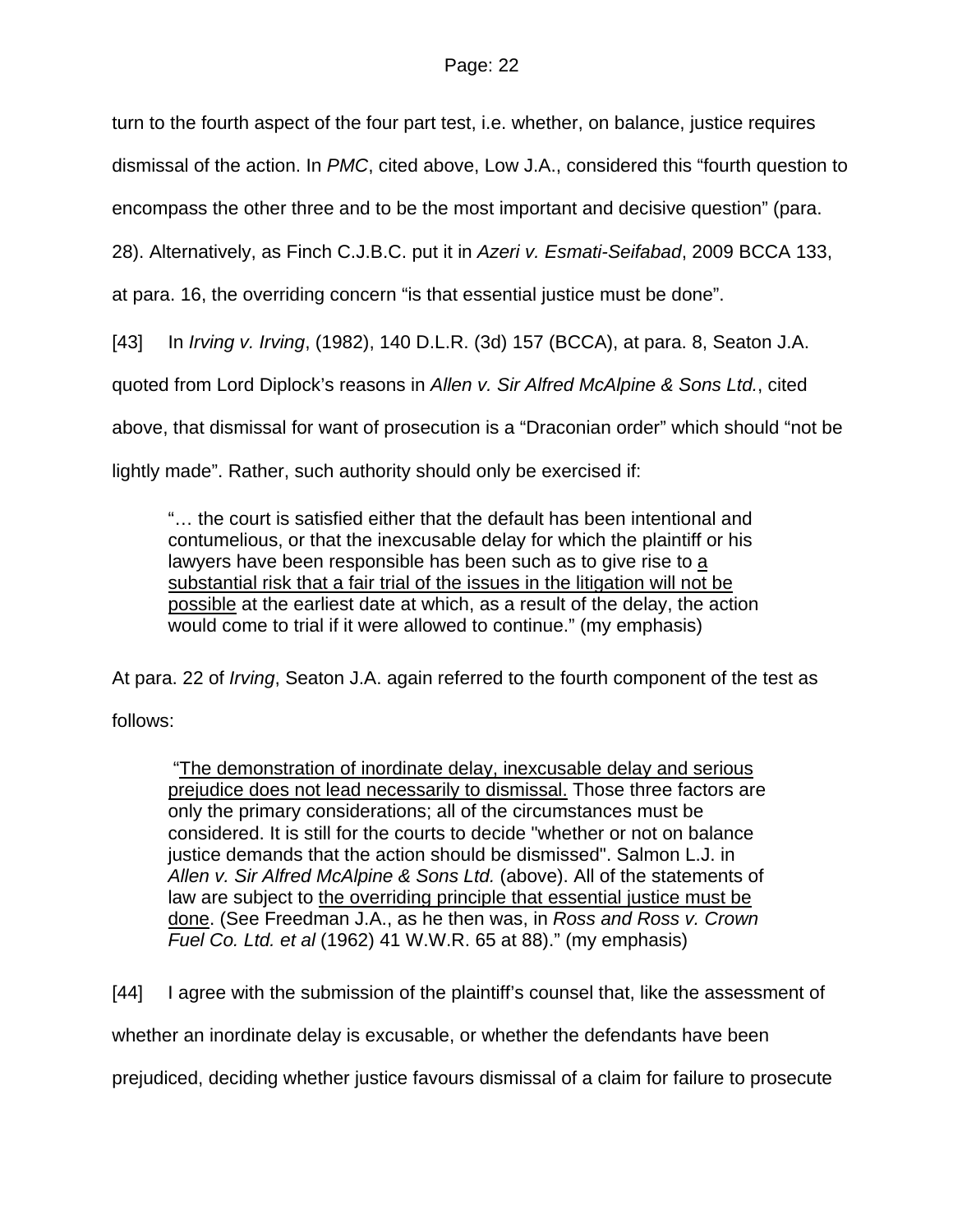requires an assessment of the overall circumstances, including an assessment of the defendants' conduct, the level of the sophistication of the parties, and whether there is any evidence of actual prejudice.

[45] I also agree that if the defendants find themselves disadvantaged by the overall delay, they have no one to blame but themselves. The defendants' counsel gave notice of an intended application to obtain documents ostensibly necessary to their defence within months of receiving the plaintiff's statement of claim. Yet, despite reminders from the plaintiff's former counsel, the defendants' counsel took no steps to properly complete, serve and set down that application for five years. The defendants have provided no explanation for this.

[46] Throughout 2005 and 2006 the discussion between counsel to schedule examinations for discovery was continually peppered with requests from the defendants' counsel to preferably postpone the same, pending the application for the CBC documents. Indeed, the defendants' counsel indicated that as soon as he received word from the plaintiff's former counsel that the plaintiff was indeed intent on pursuing his lawsuit, he would "immediately pursue CBC". That simply was not done.

[47] Further, while I recognize that there was no obligation on the defendants to press the matter on (see *Kidder*, cited above, at para. 5), there was not a single complaint from them about delay until the defendants' counsel raised the issue at the case management conference on June 9, 2010, some five years after the action was commenced. Certainly, there was never any suggestion that an application to dismiss for want of prosecution would be brought before that time.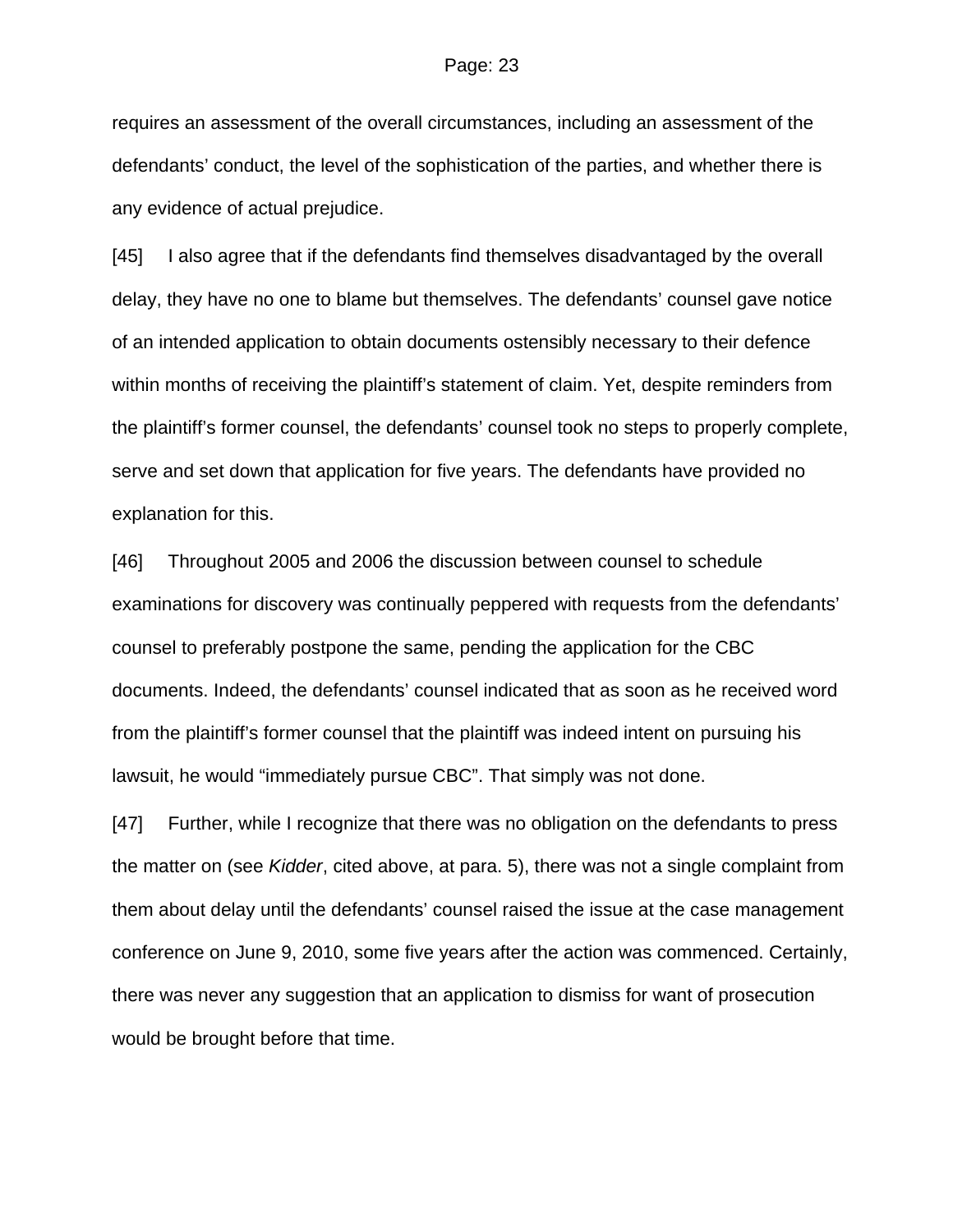[48] Finally, when the plaintiff's current counsel sent his without prejudice settlement

offer to the defendants' counsel on May 13, 2009, the latter replied with a short letter

which included the following paragraphs:

"We are relaying your letter to our clients and we will advise you of any response in accordance with our instructions.

We look forward to receipt of your Notice of Change of Solicitor. In order that this matter not be further delayed, we will accept "service" on behalf of our clients, of your Form 24 in accordance with Rule 3(6) of the *Rules of Court*."

When it was discovered that this letter was sent to the wrong fax number, the defendants'

counsel again wrote to the plaintiff's current counsel on July 21, 2009, stating as follows:

"I have your letter of July 15, 2009 requesting a response to your letter of May 13, 2009.

It may have escaped your notice that we did respond to your May 13, 2009 letter on May 14, 2009 and we enclose a copy of our May  $14<sup>th</sup>$  letter and the fax transmission confirmation sheet.

Please note our change of address effective April 2008.

Your letter of May 13, 2009 was appropriately marked "without prejudice." If we obtain instructions to respond to the offer that your letter contained, we will do so in "without prejudice" correspondence of our own. At present, we have no such instructions."

[49] In my view, nothing in the letters from the defendants' counsel dated May 14 or

July 21, 2009, can be interpreted as an expression of dissatisfaction with the pace of the

litigation to that point. On the contrary, the words used can be taken as implicit

encouragement to the plaintiff's current counsel to continue to move the action forward.

That is similar to the situation in *Pacific Hunter Resources Inc. v. Moss Management Inc.*,

2004 BCCA 40. In that matter, the action was commenced in 1994 and was based on a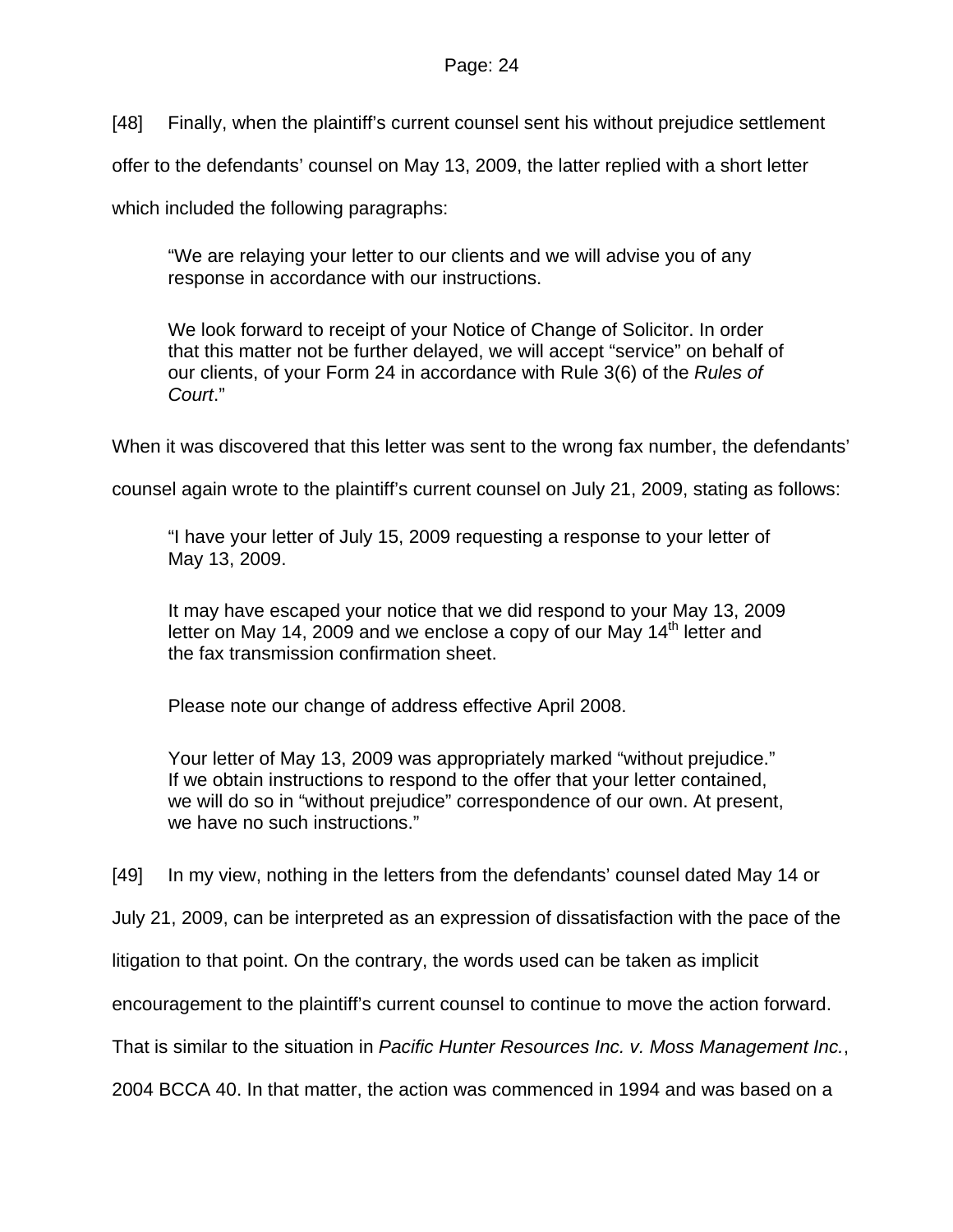cause of action arising in contract. The statement of defence was filed some 11 months later, and in 1995 the parties commenced oral and documentary discovery. In 1996 there were applications filed relating to document discovery and further examinations took place. The matter then sat until 2001. The plaintiff retained new counsel who filed a notice of change of solicitor in January 2001. Smith J.A. commented upon this at para.

20:

"It is noteworthy that when Mr. Winstanley [the plaintiff's new counsel] became involved, Mr. Delaney [the defendant's counsel] did not complain of delay or of prejudice to his client. Rather, he insisted that Mr. Winstanley must file a notice of intention to proceed before taking further steps…"

Mr. Winstanley did so and three further letters were exchanged between counsel, with

Mr. Winstanley indicating his intention to amend the statement of claim. Mr. Delaney

responded on February 5, 2001. In that letter, he raised for the first time the "inordinate

delay" in the prosecution of the claim, but only in the context of expecting that the

plaintiff's materials on the motion to amend would explain the delay. Mr. Delaney also

mentioned the timing of future steps following the filing of the plaintiff's Notice of Intention

to Proceed. His letter was quoted at para. 24 of the decision, with Smith J.A.'s comments

immediately following at para. 25:

"Thus, even at this point Mr. Delaney was not treating delay as dispositive but was expecting Mr. Winstanley to account for the delay. It does not appear that Mr. Delaney was contemplating an application to dismiss the action for want of prosecution. By his words and his conduct, he clearly encouraged Mr. Winstanley to continue in his attempts to move the action forward." (my emphasis)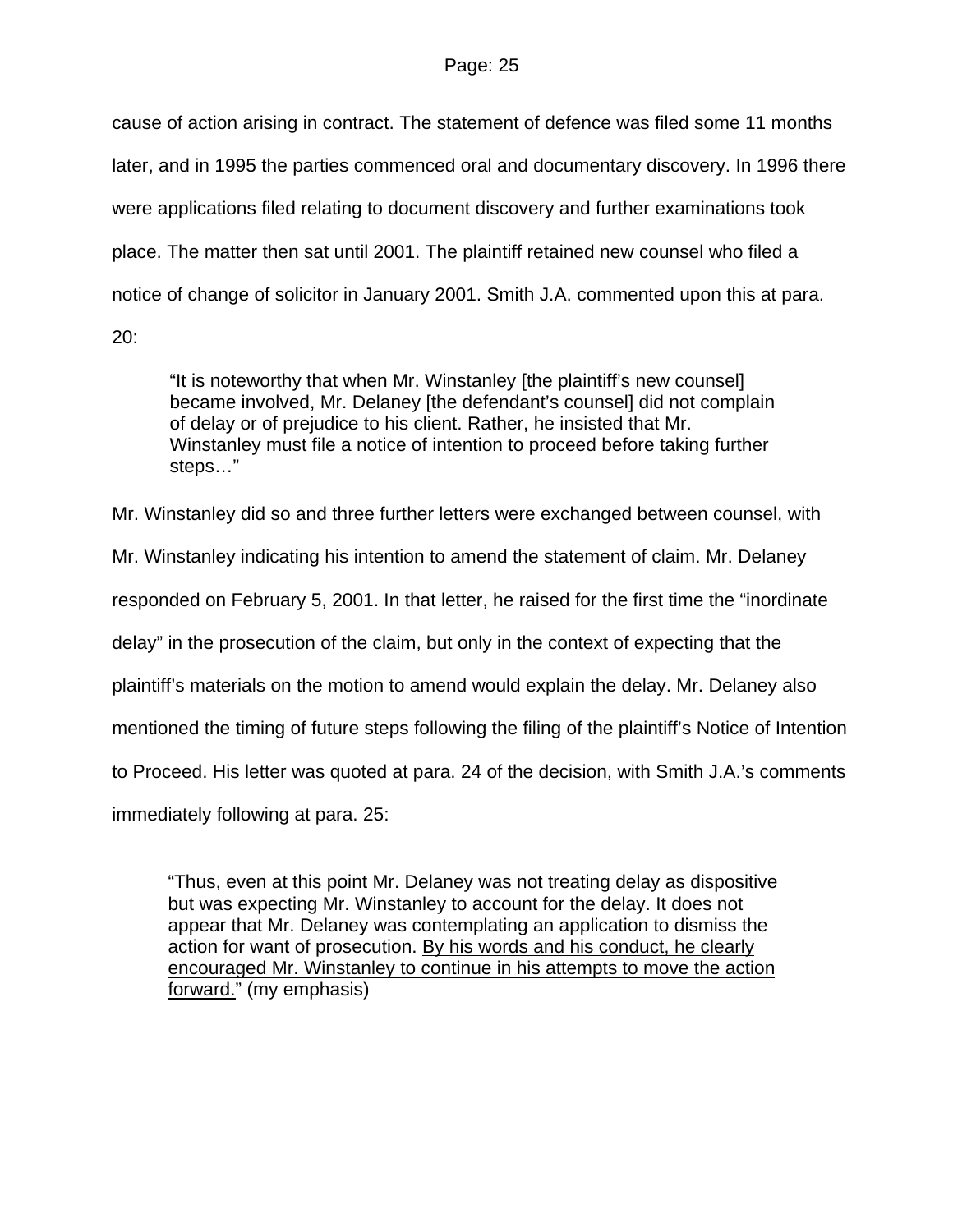[50] At para. 38, Smith J.A. commented upon the decision of the chambers judge

dismissing the action for want of prosecution and her failure to take into account the

conduct of the defendant after Mr. Winstanley was retained:

"Finally, and most importantly, she failed to take into consideration the conduct of Moss Management after Mr. Winstanley was engaged. She overlooked the principle evinced by Lord Diplock in *Allen v. Sir Alfred McAlpine & Sons Ltd.*, supra, which I will reproduce for convenience:

> ... if after the plaintiff has been guilty of unreasonable delay the defendant so conducts himself as to induce the plaintiff to incur further costs in the reasonable belief that the defendant intends to exercise his right to proceed to trial notwithstanding the plaintiff's delay, he cannot obtain dismissal of the action unless the plaintiff has thereafter been guilty of further unreasonable delay."

[51] In my view, the conduct of the defendants' counsel in his letters of May 14 and

July 21, 2009, can be seen as inducing the plaintiff to incur further costs in the

reasonable belief that the defendants intended to exercise their right to proceed to trial,

notwithstanding the plaintiff's delay. Therefore, the defendants cannot obtain dismissal of

the action unless the plaintiff has, after that point, been guilty of further unreasonable

delay, which was not seriously argued by the defendants' counsel in this case.<sup>[2](#page-25-0)</sup>

[52] Finally, the conduct of the defendants' counsel in this regard can also be

construed as a waiver or acquiescence in the previous delay by the plaintiff and the

application to dismiss for want of prosecution cannot succeed in these circumstances:

See *Kidder*, cited above, at paras. 7 and 122; and *Allen*, cited above, where Lord Salmon

said, at p. 563 All E.R.:

<span id="page-25-0"></span> 2 Although the defendant's counsel did raise the delay following the May 13, 2009 "without prejudice" letter, at para. 61 of his Outline, he failed to acknowledge the delay caused by his faxing a reply to the wrong fax number, which was not sorted out until July 21, 2009. It must also be remembered that the plaintiff's current counsel had further back surgery in mid December 2009. Six weeks prior to that surgery he was working at a reduced capacity and his period of recuperation was also approximately six weeks.